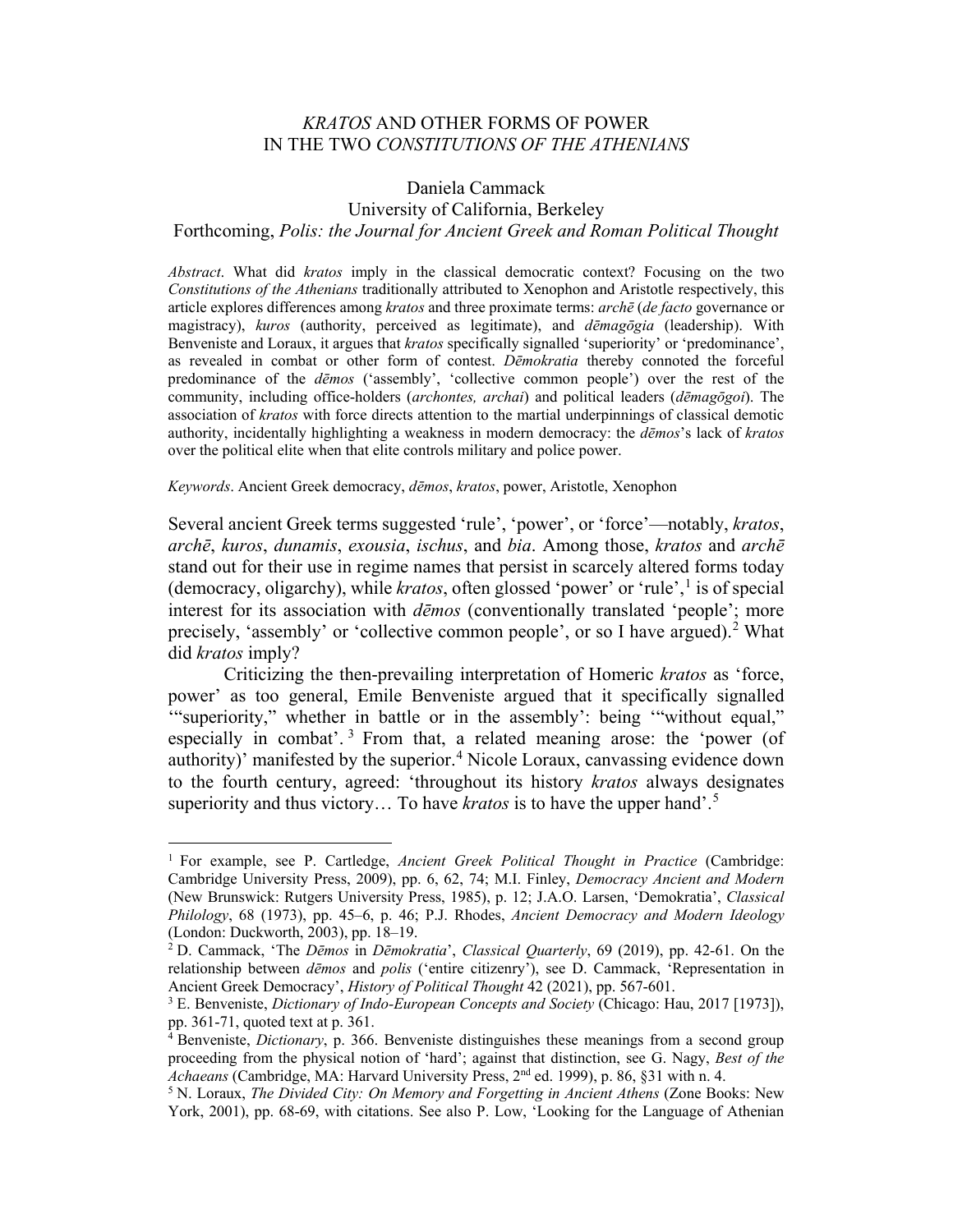Against that position, Josiah Ober—who has paid close attention to the meanings of *dēmokratia* in general<sup>[6](#page-1-0)</sup> and *kratos* in particular<sup>[7](#page-1-1)</sup>—has argued that superiority was not implied when *krat-* became used as a regime suffix. Arguing by analogy with *isonomia* ('equal-law'), *isēgoria* ('equal-public-address') and *isomoiria* ('equal-shares'), Ober finds that *isokratia* meant 'equal access to the public good of *kratos*—to public power that conduces to the common good by enabling good things to happen in the public realm'. From that, he deduces that *krat*- meant 'power in the sense of strength, enablement, or "capacity to do things".' [8](#page-1-2) *Dēmokratia* thereby indicated a citizenry's 'collective capacity to do things in the public realm, to make things happen'. <sup>[9](#page-1-3)</sup> And since, on that interpretation, *dēmokratia* advanced the collective capacity of *all* citizens, Ober makes the analytically and ideologically significant move of distinguishing *dēmokratia* from 'majority rule' or, as he also puts it, 'majoritarian tyranny'.[10](#page-1-4)

An alternative reading of Ober's sources suggests an essential continuity between Homeric and classical *kratos*, bringing the distinction between more and less powerful parties back into play and indirectly helping to preserve the interpretation of democracy as rule by a majority or mass (*plēthos*) over the rest. [11](#page-1-5) *Krat*- compounds invariably suggested opposing forces. The *iso*- prefix implied that those forces were equally balanced,[12](#page-1-6) but where *iso*- was lacking, an unequal balance of forces was implied. *Gunaikokratia* was associated with the predominance of women over men, not women's capacity to do things: 'During [the Spartan] empire [*archē*] many things were managed by women; yet what difference does it make whether the women govern [*archein*] or whether the governors [*archontes*] are governed [*archesthai*] by women? The result is the same' (Arist. *Pol*.. 1269b31-35; cf. 1313b33). Similarly, *aristokratia* implied the

<span id="page-1-2"></span><sup>8</sup> Ober, 'Original Meaning', p. 6. Cf. Ober, *Demopolis*, p. 25.

Imperialism', *Journal of Hellenic Studies* 125 (2005), pp. 93-111, at p. 96; R. Lauriola, "Democracy" and Aristophanes: A Terminological Approach," *Polis*, 34 (2017), pp. 336-65.

<span id="page-1-0"></span><sup>&</sup>lt;sup>6</sup> J. Ober, *Mass and Elite in Democratic Athens* (Princeton: Princeton University Press, 1989); J. Ober, *The Athenian Revolution* (Princeton: Princeton University Press, 1996); J. Ober, *Political Dissent in Democratic Athens* (Princeton: Princeton University Press, 1998).

<span id="page-1-1"></span><sup>7</sup> J. Ober, 'The Original Meaning of *Dēmokratia*: Capacity to Do Things, Not Majority Rule', *Constellations* 15 (2008), pp. 3-9; J. Ober, *Demopolis: Democracy before Liberalism in Theory and Practice* (Cambridge: Cambridge University Press, 2017).

<span id="page-1-5"></span><span id="page-1-4"></span><span id="page-1-3"></span><sup>&</sup>lt;sup>10</sup> Ober 'Original Meaning', p. 3; Ober, *Demopolis*, p. 22.<br><sup>11</sup> Another forceful challenge to the interpretation of *dēmokratia* as majority rule has recently been made by Mirko Canevaro, who builds on Hellenistic evidence to argue that classical Greek *dēmokratia* was based on consensus rather than majority rule, or the predominance of one group over another (M. Canevaro, 'Majority Rule vs Consensus: The Practice of Democratic Deliberation in the Greek *Poleis*', in M. Canevaro, A. Erskine, B. Gray and J. Ober, *Ancient Greek History and Contemporary Social Science* (Edinburgh: Edinburgh University Press, 2018), pp. 101-156)). I contest Canevaro's representation of the relationship between majoritarianism and consensus in 'Why Popular Participation? Collective Action, Majoritarianism and Solidarity in Archaic Greece', in T. Oppeneer and A. Zuiderhoek, *Popular Participation Beyond Athens* (under contract, Bloomsbury Press).

<span id="page-1-6"></span><sup>12</sup> Hdt. 4.26, women ruling equally (*isokratees*) with men; Hdt. 5.92A, *isokratia* contrasted with tyranny; Galen, *Hist. Phil.* 126, *isokrateia* as equilibrium or equivalence; Zeno 1.27, 'evenly balanced'; Hipp. *Morb*. 2.42, wine mixed half and half with water; Arist. *Prob*. 942b37, the equinox an even balance between winter and summer.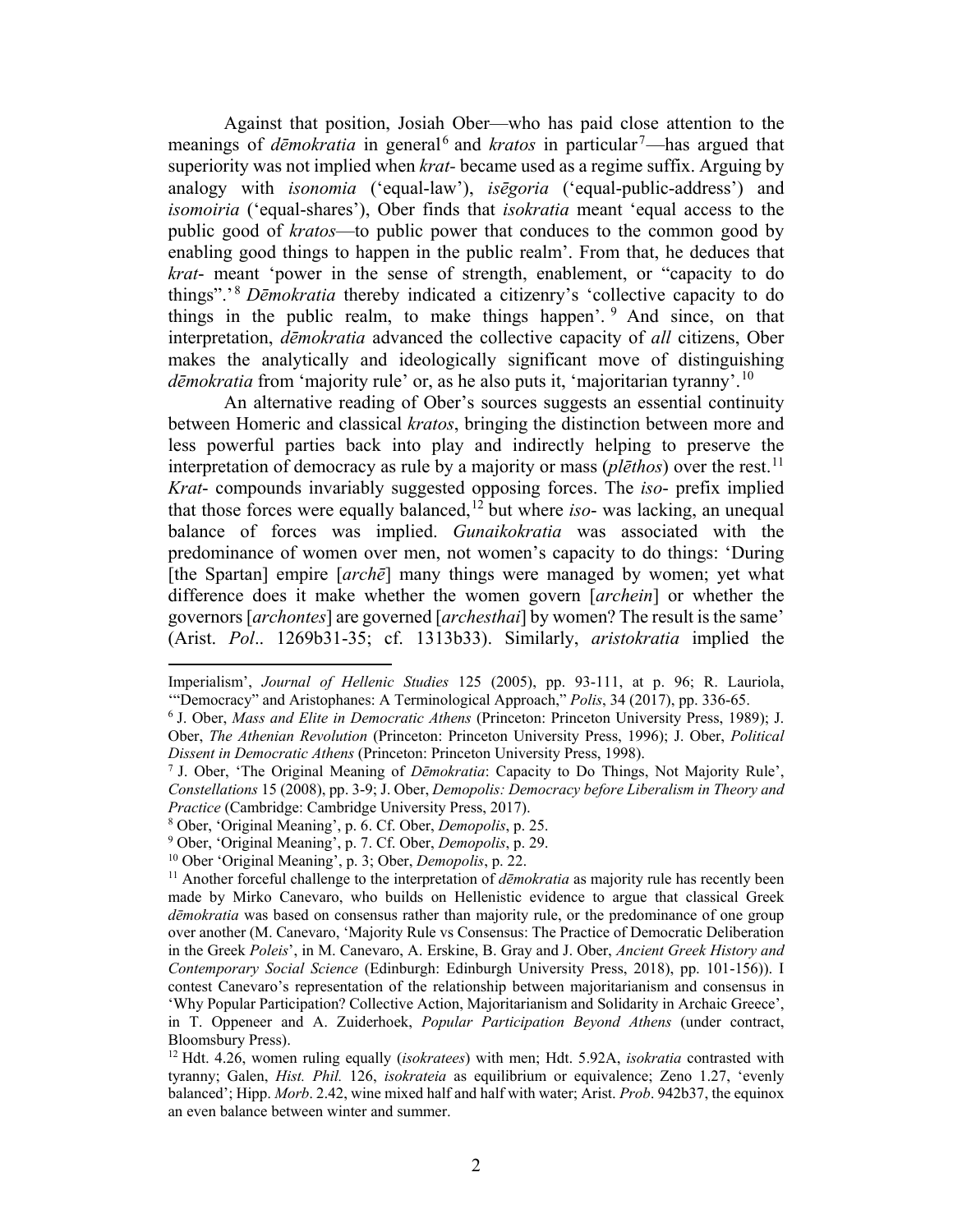predominance of the best and *timokratia* the predominance of either honour or those who possessed a certain property-qualification.[13](#page-2-0) In every case, *krat*- suggested not 'capacity'—which anyway better translates ancient Greek *dunamis*—but a power differential between two forces, one of which prevailed over the other.<sup>[14](#page-2-1)</sup>

Attestations of *krateō* support that interpretation. Perhaps the earliest non-Homeric use, the Delphic commandment *hēdonēs kratein*, implies 'put pleasure in its place'.[15](#page-2-2) In Aeschylus' *Suppliants*, *krateō* represents both the power of the sons of Aegyptus over the suppliant maidens (387, 393) and that of the prevailing majority over the losing side in a vote of the assembly (605). In Euripides' *Suppliants*, it indicates those victorious in battle (18, 684). A fragment of Cratinus describes the rule (*archē*) of a tyrant being dissolved when the *dēmos kratei*, 'prevails',[16](#page-2-3) while Isocrates used *krateō* to refer to the Athenian *dēmos*'s return to power after the rule of the Thirty (*Call*. 18.17; cf. 18.62). In Thucydides, *krateō* suggests military victory some 150 times [17](#page-2-4) (including three cases of a *dēmos* triumphing over its enemies), [18](#page-2-5) while non-military uses also show one force prevailing over another.<sup>[19](#page-2-6)</sup> One such example, from the second debate on the Mytilenaeans, recalls the assembly scene in Aeschylus's *Suppliants*, noted above. Once Cleon and Diodotus had spoken, the Athenians 'were at odds [*es agōna*] what they should decree, and at the show of hands were almost equal, but the position of Diodotus prevailed [*ekratēse*]' (Thuc. 3.49.1). *Pace* Ober, *krat*- could indeed indicate majority rule: the power of even a slim majority to determine the course of events, precisely because it outnumbered the rest.<sup>[20](#page-2-7)</sup>

<span id="page-2-1"></span><span id="page-2-0"></span><sup>13</sup> Arist. *Pol*. 1279a35; Plat. *Rep*. 8.545b-c, Arist. *Pol*. 1293b1, *NE* 1160a36, b17. For a valuable reinterpretation of the Aristotelian definition, see J. Mulhern, '*Timēma* in Aristotle's *Politics*', paper presented at the Northeastern Political Science Association annual meeting, Philadelphia PA, 2017. <sup>14</sup> Ober, *Demopolis*, p. 27, n. 4, acknowledges that he 'cannot positively eliminate' the counterposition that in each case, what is being asserted is 'the defining characteristic (excellent, female, honorable, equal to one another) of the group that rules by dominance over others'. However, he deems this less likely 'in light of the positive connotations of the relevant terms (with the possible exception of *gunaikokratia*) and the general Greek disapproval of brute dominance of rulers over potential rulers (free, native males as opposed to e.g. slaves).' In my view, Ober interprets 'dominance' more negatively than is warranted. *Tyrannis* was an extreme case, but dominance in athletic competitions and war was admired by the ancient Greeks and politics resembled those spheres. Cf. Loraux, *Divided City*, p. 21; N. Fisher and H. van Wees (eds.), *Competition in the Ancient World* (Swansea: University of Wales Press, 2017); D. Pritchard, *Athenian Democracy at War* (Cambridge: Cambridge University Press, 2019), pp. 180-218, cf. 224 (*pankration*). Note, also, Arist. *Pol*. 1255a15: 'virtue [*aretē*] when it obtains resources has in fact very great power to use force [*biazesthai*] and the stronger party [*to kratoun*] always exceeds in something good'.

<span id="page-2-2"></span><sup>15</sup> Septem Sapientes, Fr. 1.6. H. Diels and W. Kranz, *Die Fragmente der Vorsokratiker* (Berlin: Weidmann, 1951), pp. 63-66. Retrieved from: http://stephanus.tlg.uci.edu/Iris/Cite?1667:002:0

<span id="page-2-3"></span><sup>16</sup> Cratinus, Fr. 73.22. C. Austin, *Comicorum Graecorum fragmenta in papyris reperta* (Berlin: De Gruyter, 1973), pp. 34-40. Retrieved from: http://stephanus.tlg.uci.edu/Iris/Cite?0434:004:2792

<span id="page-2-4"></span><sup>17</sup> For example, Thuc. 1.4, Minos mastered (*ekratēse*) most of the sea; 1.11, with supplies, the Greeks would have defeated (*kratountes*) the Trojans; 2.3, the Plateans could easily overpower (*kratēsen*) the Thebans, and so on.

<span id="page-2-5"></span><sup>18</sup> Thuc. 3.47.3, 3.74.2, 3.74.3. Cf. Xen. *Hell*. 4.8.20.5, 4.8.22.6, 6.5.7.3, 7.3.4.4.

<span id="page-2-6"></span><sup>&</sup>lt;sup>19</sup> Thuc. 1.71.3, 3.84, 4.62, 8.76.

<span id="page-2-7"></span><sup>20</sup> Discussed by Loraux, *Divided City*, pp. 21-23, 69, 99-100; see also N. Loraux, 'La majorité, le tout et la moitié: sur l'artithmétique athenienne du vote', *Le genre humain* 22 (1990), pp. 89-110. On majority voting as a possible substitute for fighting, see further G. Glotz, *La Cité Grecque* (Paris,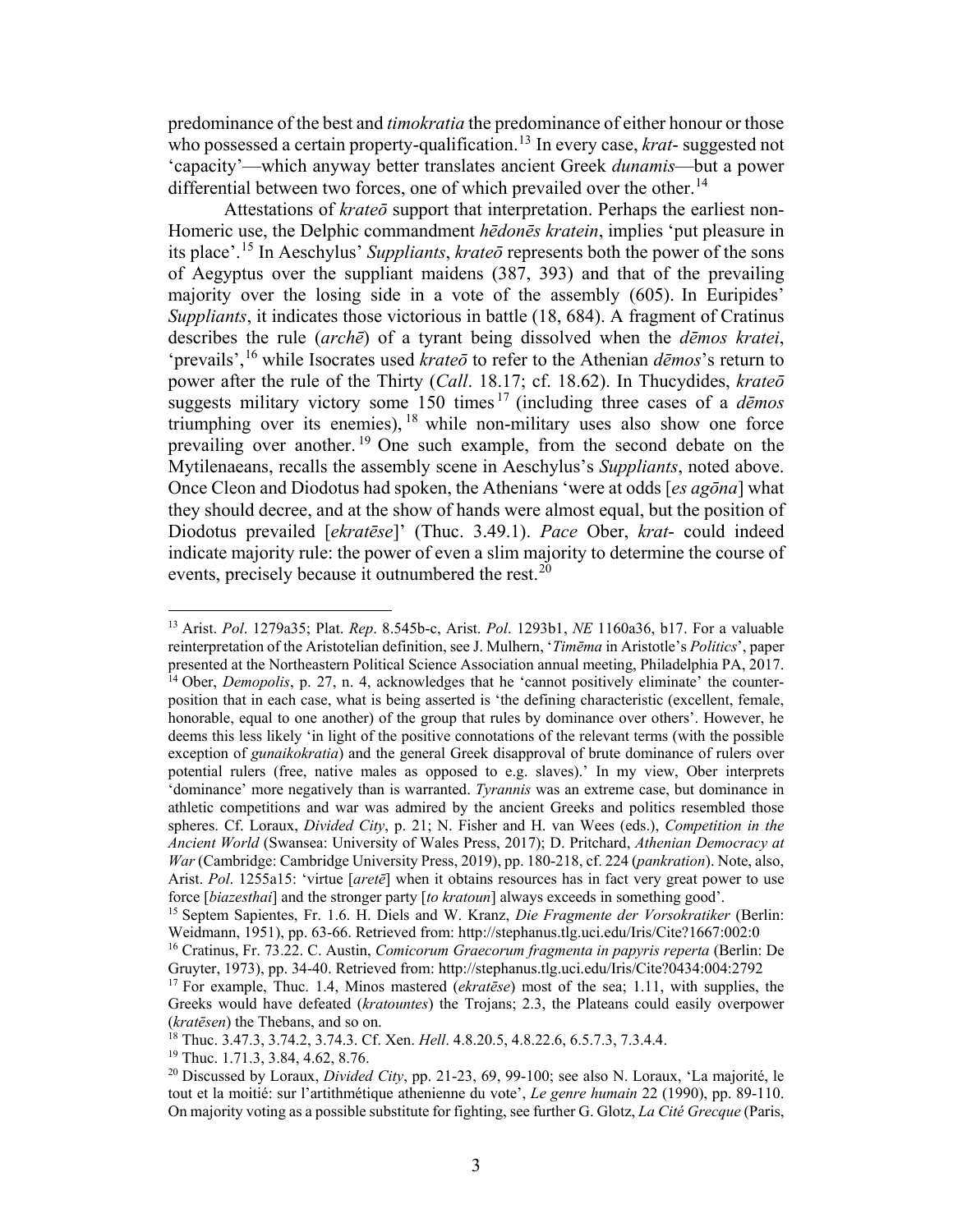The foregoing evidence suggests that Benveniste and Loraux were right. In Loraux's words, *kratos* signalled 'superiority and thus victory'.<sup>[21](#page-3-0)</sup> This article confirms that view and develops its implications for our understanding of *demokratia* by examining the language of power deployed within the two *Constitutions of the Athenians* traditionally attributed to Xenophon and Aristotle respectively.<sup>[22](#page-3-1)</sup> While I draw on other authors in passing, focusing attention in this way allows the relations among key terms to be scrutinized within a relatively brief textual compass and without worrying too much about varying historical or rhetorical contexts, thereby bringing convergences and divergences in usage sharply into view. The two *Constitutions* are particularly valuable as our only targeted expositions of the Athenian political system. Their separation by a century conveniently allows consideration across the Classical period, $2<sup>3</sup>$  and there seems no reason to suppose that either author's political vocabulary was idiosyncratic (something that cannot be said about, say, Plato).<sup>24</sup> Perhaps most useful, the fact that much of the Aristotelian text is a historical account presents opportunities for the lexical analysis developed here to be tested against events in potentially enlightening ways.

The comparative lexical analysis that follows suggests a typology of political power that may illuminate not only ancient but also modern democratic politics. *Kratos* implied 'superiority' or 'predominance', as revealed through combat or other form of contest; *archē*, *de facto* 'governance' or 'magistracy', not necessarily regarded as legitimate (as revealed by the usage 'empire'); *kuros*, 'authority', regarded as legitimate; and finally—not a traditional 'power' concept but highly significant within *dēmokratia* nevertheless—*dēmagōgia*, 'popular leadership'.[25](#page-3-4) Among those terms, *krat-*, *arch-* and *kur-* could each imply 'rule', albeit on different grounds. *Krat-* connoted rule based on martial superiority, *arch*-

<sup>1928),</sup> p. 65; J.A.O. Larsen, 'The Origin and Significance of the Counting of Votes', *Classical Philology* 44 (1949), pp. 164-181. Other valuable discussions of majoritarianism include G.E.M. de Ste. Croix, *Origins of the Peloponnesian War* (Duckworth: Bristol, 1972), pp. 348-9; E. Flaig, *Die Mehrheitsentscheidung: Entstehung und kulturelle Dynamik* (Paderborn: Schöningh, 2012); D. Graeber, *The Democracy Project* (London: Spiegel and Grau, 2013); M. Schwartzberg, *Counting the Many: The Origins and Limits of Supermajority Rule* (Cambridge: Cambridge University Press, 2013); R. Tuck, *Active and Passive Citizens* (Princeton: Princeton University Press, forthcoming). For a related argument attributing both higher levels of public disorder and the lesser likelihood that violence would escalate into deadly force and *stasis* to democratic political processes, see M. Simonton, 'Stability and Violence in Classical Greek Democracies and Oligarchies', *Classical Antiquity*, 36 (2017), pp. 52-103.

<span id="page-3-0"></span><sup>&</sup>lt;sup>21</sup> Loraux, *Divided City*, p. 69. See too, now, J. Maguire, 'The Power of the People: the Meaning of Kratos in *Dēmokratia'*, *Open Research Europe* 2021 1:56.

<span id="page-3-1"></span><sup>&</sup>lt;sup>22</sup> The authorship of these texts will not affect my argument. For discussion, see J.L. Marr and P.J. Rhodes, *The Old Oligarch: The Constitution of the Athenians Attributed to Xenophon* (Oxford: Aris and Phillips, 2008), pp. 6-12; P.J. Rhodes, *A Commentary on the Aristotelian Athēnaiōn Politeia*

<span id="page-3-4"></span><span id="page-3-3"></span>

<span id="page-3-2"></span><sup>(</sup>Oxford: Clarendon Press, 1993), pp. 61-63.<br><sup>23</sup> I follow Marr and Rhodes, *Old Oligarch*, pp. 3-6, in dating the Xenophontic text 425-24.<br><sup>24</sup> D. Cammack, 'Plato and Athenian Justice', *History of Political Thought*, 36 Wallach, among others. Nonetheless, I think these terms are reasonable approximations of the ancient Greek terms given modern English usage. Cf. *LSJ*, with which, however, I do not entirely coincide.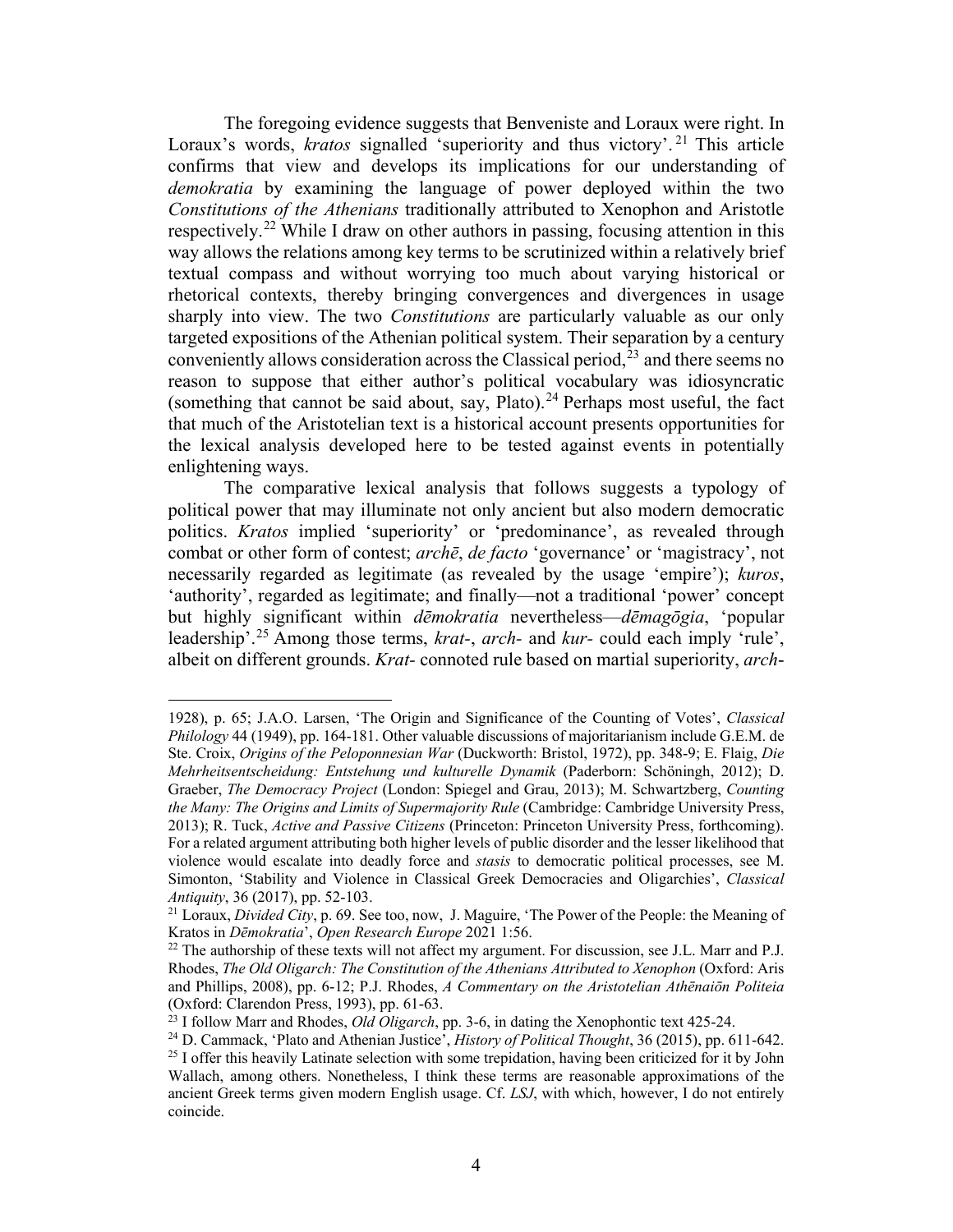rule based on formal office-holding or informal control, and *kur*- rule based on the perception of legitimate authority. Yet, what was gained by *kratos* could easily become *kurios*, 'authoritative'—arguably, *had* to become such if the primacy of the victors was to be maintained over time. On that point, I part company with Loraux, who felt that the relative absence of *krat*- terminology in classical Athenian civic discourse—especially following the toppling of the oligarchical council later known as the Thirty 'Tyrants' in 404/3—indicated a repressive 'forgetting' of *kratos*: in its desire to bury the trauma of conflict and civil war, the victorious Athenian *dēmos* had driven the violent underpinnings of *dēmokratia* deep into its collective unconscious.[26](#page-4-0) While I respect the subtlety and intelligence of Loraux's approach, I would revise her interpretation. *Kratos*—superior might—was certainly a historical *sine qua non* of *dēmokratia*, at least in the Athenian case. Without having proven itself militarily against its enemies in 508/7 and 404/3, the Athenian *dēmos* could not have taken command of the *polis*. But it was the general perception of the legitimacy of the *outcome* of the *dēmos*'s *kratos*—that is to say, its political command—that secured the regime. The *dēmos*, overwhelmingly undistinguished working people, could not have been drawn up in arms continuously. Had that been necessary, *dēmokratia* would not have survived. What mattered for the preservation of demotic rule was that winners and losers alike grant that the *dēmos* had the *right* to take charge of the *polis*, given its demonstrated military superiority. That meant embedding demotic superiority in institutions, procedures, and a legal order appropriate to peace-time government and accepted as authoritative by an overwhelming majority of citizens. In that process, *kratos* was not so much forgotten as transformed into *kuros*: stable, legitimate political authority.

It remains significant that in *dēmokratia*, final authority or sovereignty<sup>[27](#page-4-1)</sup> ('being *kurios* over everything') belonged to the most numerous part of the *polis*. In conditions of ancient warfare, numbers mattered. As Thucydides' Brasidas noted, 'for the most part, the greatest number and best provided gets the victory [= is *ho kratos*]' (2.87.6, trans. Hobbes). In the case of Athens, David Pritchard has argued, demographic advantage contributed crucially to it becoming the eastern Mediterranean's military superpower: 'with twenty times more citizens than an average Greek state, Athens could field armies and fleets that were much larger than all but a few others', and the reforms of Cleisthenes around 508/7 made the entire adult male citizen population of the Attic countryside available for mass mobilization, providing a 'huge military boost'.[28](#page-4-2) Additionally, as Hans van Wees has emphasized, although it was often suggested that 'a city's most important weapon was…its heavy-armed infantry' (that is, those who could afford their own shield and spear), 'citizens of all classes, resident foreigners, slaves, and any members of allied states who happened to be in the city' were in the classical era

<span id="page-4-1"></span><span id="page-4-0"></span><sup>&</sup>lt;sup>26</sup> Loraux, *Divided City*, pp. 53-56, 68-70, 245-64, esp. 245-51.<br><sup>27</sup> Although the early modern associations of 'sovereignty' may be misleading—particularly its connection with legislation—it is an acceptable translation of *kurios* in some circumstances (discussed below). Cf. K. Hoekstra, 'Ancient Democracy and Popular Tyranny,' in R. Bourke and Q. Skinner (eds.), *Popular Sovereignty in Historical Perspective* (Cambridge: Cambridge University Press, 2016), pp. 15-51; M.S. Lane, 'Popular Sovereignty as Control of Office-holders: Aristotle on Greek Democracy', in Bourke and Skinner, *Popular Sovereignty*, pp. 52-72. 28 Pritchard, *Athenian Democracy at War*, pp. 1, 6.

<span id="page-4-2"></span>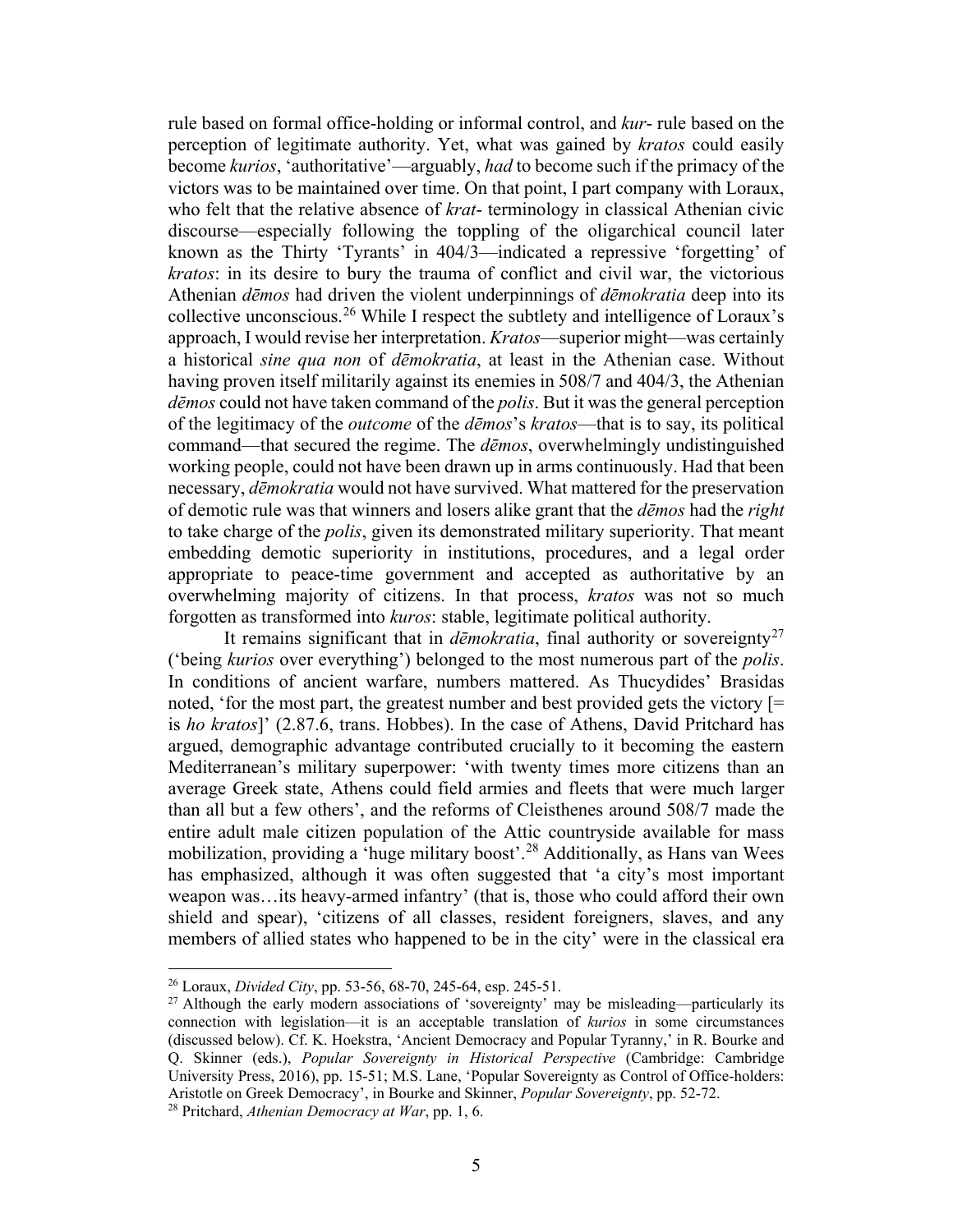called to action in general levies on both land and sea,  $29$  while, after 338, a significant majority of young Athenian citizens of all classes undertook hoplite training at public expense.  $30$ 

There was, accordingly, a high level of military capacity among undistinguished Athenians of the classical period. Today, advanced military technology can accomplish devastating victories despite only a tiny fraction of a state's population being mobilized, but in classical Greece, an armed *dēmos* was itself a decisive weapon.[31](#page-5-2) In inter-*poleis* conflict, that weapon was deployed to the detriment of external opponents, but it also changed the odds during domestic strife. If and when the *dēmos* banded together and fought on one side during *stasis*, it was likely to win, even if it was less well equipped than its opponents. In such circumstances, an oligarchical faction's best hope of success lay in undermining demotic solidarity, as the Four Hundred managed briefly to do in Athens in 411/10 (Thuc. 8.66, 92). [32](#page-5-3) Keeping the *dēmos* down through sheer force was not feasible, as Theramenes is said to have argued to fellow members of the Thirty in 404/3, when they brought an extra three thousand men into the regime. According to Xenophon, Theramenes insisted that the oligarchs were undertaking 'two absolutely contradictory things—basing their rule [*archē*] on force [*biaia*] and at the same time making it weaker than its subjects', that is, the twenty-odd thousand former citizens who remained disenfranchised, but some proportion of whom could (and shortly thereafter did) defeat the Thirty and its supporters in battle.<sup>[33](#page-5-4)</sup>

I suggested above that demotic *kratos* would not have been sufficient to maintain *dēmokratia*, since the *dēmos* could not have been drawn up in arms indefinitely. Yet, in truth, active militancy would typically have been supererogatory, and not only because the legitimacy of rule by the *dēmos* following its victory was widely accepted. Throughout the fourth century, it will have been perfectly obvious that the *dēmos* that had got the victory in 508/7 and again in 404/3 would get it a third time if put to the test, given the sheer numbers of men it could mobilize. To that extent, demotic *kratos* continued to underpin the democratic system. Yet if '*dēmokratia*' registered the military victory of the *dēmos* over its

<span id="page-5-0"></span><sup>29</sup> H. van Wees, *Greek Warfare: Myths and Realities*, pp. 45-46, cf. 208. The quoted text refers specifically to those assembled for the incursion into Boeotia in 424. Cf. Pritchard, *Athenian Democracy at War*, p. 78; M. R. Christ, 'Conscription of Hoplites in Classical Athens', *Classical Quarterly*, 51 (2001), pp. 398-422.

<span id="page-5-1"></span><sup>30</sup> Van Wees, *Greek Warfare*, pp. 94-95 and 239; Pritchard, *Athenian Democracy at War*, p. 203; D. Pritchard, ed., *War, Democracy and Culture in Classical Athens* (Cambridge: Cambridge University Press, 2010), pp. 54-55. Both accept the conclusions of M. H. Hansen, *Three Studies in Athenian* 

<span id="page-5-3"></span><span id="page-5-2"></span><sup>&</sup>lt;sup>31</sup> Cf. van Wees, *Greek Warfare*, p. 46.<br><sup>32</sup> Cf. A. Lintott, *Violence, Civil Strife and Revolution in the Classical City* (London: Croom Helm, 1982), p. 137: 'There was on a smaller scale the isolation that characterises a present-day metropolis.'

<span id="page-5-4"></span><sup>33</sup> Xen. *Hell*. 2.3.19, cf. [Arist.] *Ath. Pol.* 36.2. See also Xen. *Hell*. 2.3.42, trans. Brownson: 'And further, when I saw that many in the city were becoming hostile to this government and that many were becoming exiles, it did not seem to me best to banish either Thrasybulus or Anytus or Alcibiades; for I knew that by such measures the opposition would be made strong, if once the commons should acquire capable leaders and if those who wished to be leaders should find a multitude of supporters.' On the population of Athens at the end of the fifth century, see Hansen, *Three Studies*, pp.14-28.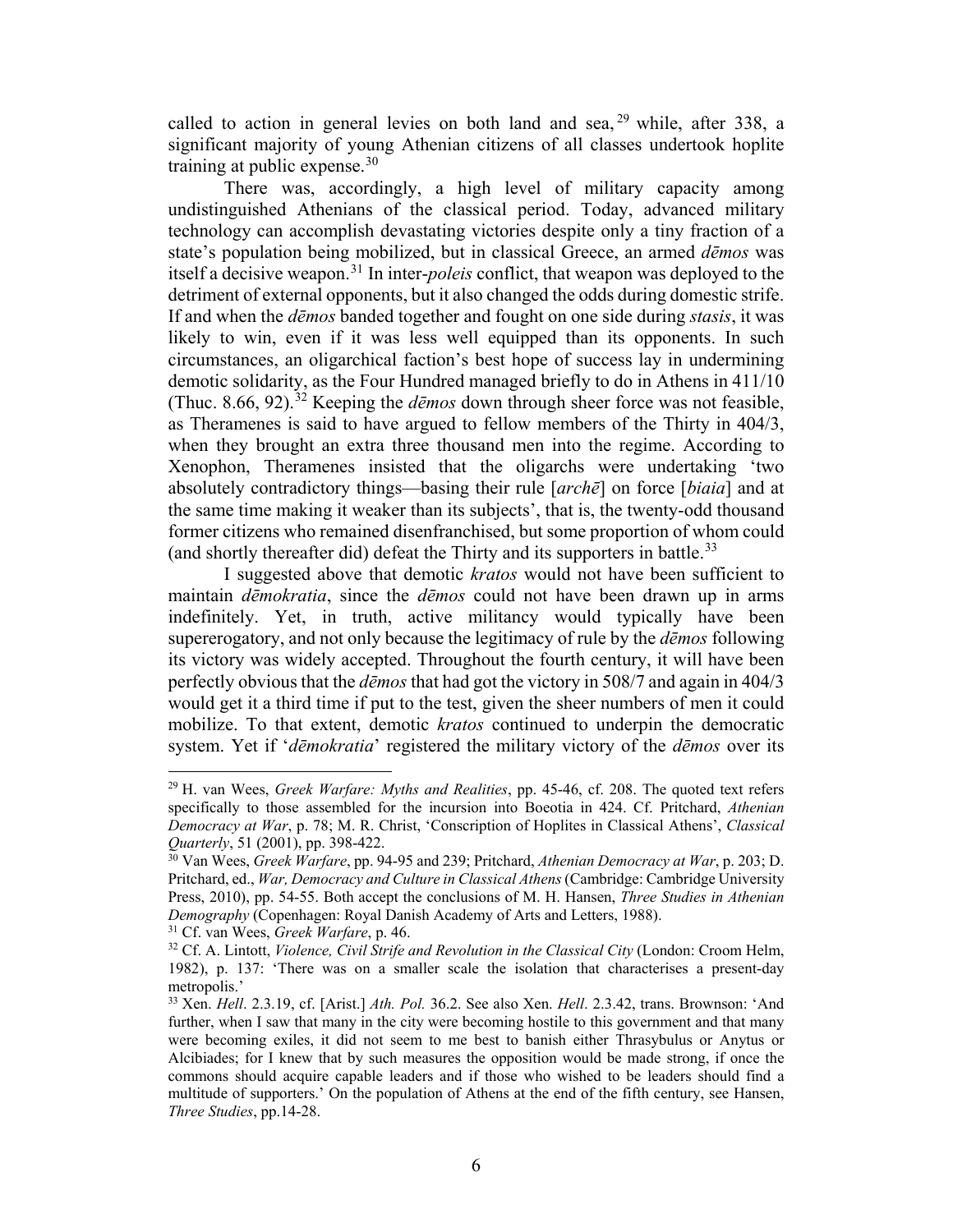rivals for command of the *politeia*, 'democracy' plainly lacks that connotation. In drawing attention to the association of *kratos* with martial superiority, this study thus incidentally highlights a weakness in modern democracy: ordinary citizens' lack of *kratos* over the political elite when that elite controls military and police power.

### **'The** *dēmos* **is** *ho kratōn***' ([Arist.]** *Ath. Pol***. 41)**

 $\overline{a}$ 

The Xenophontic *Constitution of the Athenians* opens by emphasizing the physical capacity of the *dēmos* and what the author represents as the justified political implications of that fact.

First I will say this, that the poor [*penetes*] and the *dēmos* there are justified [*dikaioi*] in having more than the well-born and rich, since it is the *dēmos* that hauls the ships and imparts strength [*dunamis*] to the *polis*—the steersmen and boatswains and commanders-of-fifty and bow officers and ship-builders: it is these who impart strength [*dunamis*] to the *polis* much more than the hoplites and well-born and the good sort. Since this is the case, it seems right [*dokei dikaion*] that everyone should share in holding offices…and that anyone who wants to speak should be allowed to (1.2).

Although *krat*- does not appear here, the passage is significant. Demotic *dunamis* ('power', 'capacity') is advanced explicitly to explain why, in Athens, the *dēmos*, or 'poor' (*penetes*: literally, those who work for a living) [34](#page-6-0) 'has more' politically than the well-born and rich. And what counts is specifically said to be the *dēmos*'s military (or more precisely, naval) capacity, including its capacity to build the fleet. That capacity is not, in this passage, represented as aimed against others within the *polis*. But it is represented as the basis for the *dēmos*'s seemingly just (*dikaion*) political predominance *vis-à-vis* the well-born and rich.[35](#page-6-1)

<span id="page-6-0"></span><sup>34</sup> See van Wees, *Greek Warfare*, p. 35, with Ar. *Wealth* 552-4; C. Taylor, *Poverty, Wealth and* 

<span id="page-6-1"></span><sup>&</sup>lt;sup>35</sup> P. Ceccarelli has contested any causal connection between Athenian naval superiority and *dēmokratia*, concluding that that argument was constructed by anti-democratic intellectuals as a slur on the regime ('Sans thalassocratie, pas de démocratie? Le rapport entre thalassocratie et démocratie à Athènes dans la discussion du Ve et IVe siècle avant J.-C.', *Historia: Zeitschrift für Alte Geschichte*, 42 (1993), pp. 444-470). That position finds support from D. Pritchard: 'The proposition that consolidated democracy came from seapower was a purely ideological construction. Pseudo-Xenophon, Plato and other Athenian intellectuals invented it in order to discredit *dēmokratia*. There is simply no evidence that non-elite Athenians ever believed that their legal and political equality was the result of their ability to contribute militarily to the state' (*Athenian Democracy at War*, p. 23). Certainly, thalassocracy cannot have been an essential precondition of *dēmokratia*, given its existence outside Athens: see E. Robinson, *The First Democracies: Early Popular Government Outside Athens* (Stuttgart: FSV, 1997) and *Democracy Beyond Athens* (Cambridge: Cambridge University Press, 2012). Yet, as Marr and Rhodes observe, 'X is undoubtedly factually correct in his claim at 1.2 that it was the Athenian navy which gave Athens its power ... X is also correct in his claim that the citizens who crewed and operated the Athenian navy were what he calls the *demos*, i.e. the *thetes*' (*Old Oligarch*, p. 63; see also Pritchard, *Athenian Democracy*, p. 33). Moreover, *pace* Pritchard, the Xenophontic author does not actually suggest that non-elite Athenians believed their legal and political equality to have resulted from their capacity to contribute militarily to the state, but simply that their pre-eminence 'seems right' from his (i.e. the elite) point of view. I am persuaded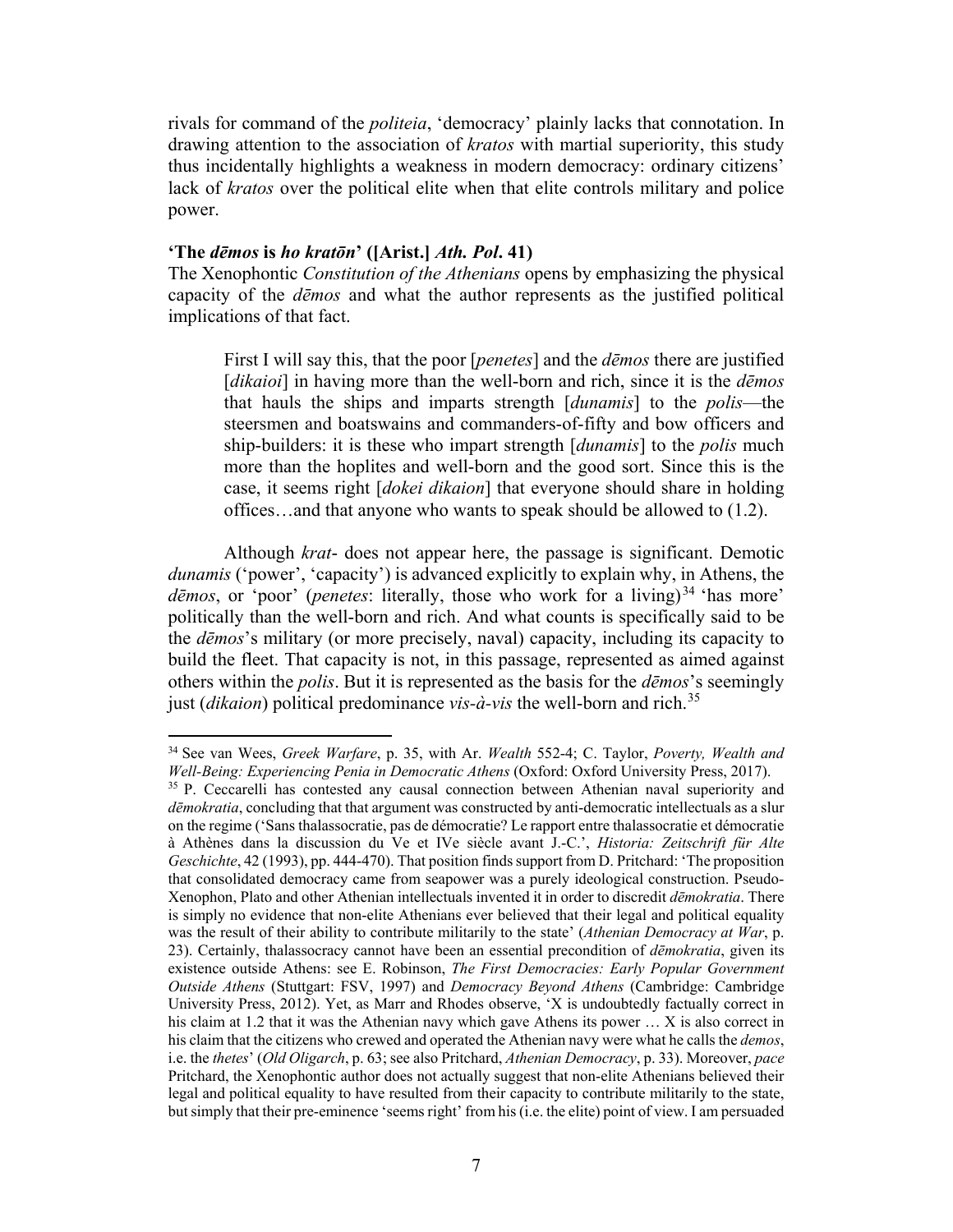Leaving aside *dēmokratia* and its cognates, *krat*- appears eight times in this text, in every case signalling military predominance. Among their allies, the Athenians are strongest (*kratisteuousi*) on land, and hold their heavy infantry to be sufficient if they are stronger (*kreittones*) than their allies (2.1). Those who rule the sea may ravage the land of the stronger (*kreittonōn*), and disembark for provisions only wherever they are the stronger (*kreittōn*) (2.4-5). Those who are strongest (*kratistoi*) on land suffer crop disease with difficulty, but not those who are strongest on sea (2.6). Also striking is the name given to those who are strongest at sea: *thalassokratores* (2.2, 2.14). That term implied not that the Athenians had defeated (*kratountes*) the sea itself but that they had defeated their rivals for command of the seas.<sup>[36](#page-7-0)</sup>

Uses of *krat*- in the Aristotelian *Constitution* similarly suggest the predominance of one party over others. Again leaving aside *dēmokratia* and cognates, *krat*- appears eleven times*.* Solon framed the passage of his reforms thus: 'This I did [*erexa*] by might [*kratei*], harnessing force [*bia*] and justice [*dikē*] together and persevering as I promised' (12, trans. Rhodes). *Krateō* with the accusative object *tauta* suggests an individual's capacity to command events in the face of actual or potential opposition: the archon's proclamation that whatever someone possessed at the start of the archon's year in office, those things (*tauta*) he should 'have and control [*kratein*]' until the end of the year (56). The claim that once the Thirty 'held [*eschon*] the *polis* more firmly [*engkratesterōs*]', they 'kept their hands off none of the citizens, but put to death those of outstanding wealth, birth or reputation' suggests both the physical superiority of the Thirty over the rest of the citizen body and a notable association of *krat*- with 'grip' (35).[37](#page-7-1) *Epikrateō*, which appears in relation to the civil war between the Thirty and their supporters on the one hand and the rebels based in Phyle on the other, strengthens the connection between *krat-* and military superiority: 'And those holding Phyle and Munichia, now that the whole *dēmos* was standing with them, began to get the upper hand [*epekratoun*] in the war' (38). As in the Xenophontic text, the *dēmos* is invoked as the cause or condition of martial superiority.

*Dēmos* is also twice the grammatical subject of *krateō*. In chapter 40, the topic is the generosity of the victorious Athenians in paying back the funds that the Thirty had borrowed from the Spartans in order to fight the civil war, even though the peace treaty had called for each side to take responsibility for its own debts. That generosity is said to be all the more remarkable since, in other *poleis*, 'the

by Marr and Rhodes: 'It is possible that [X] is responding here to an argument which was put forward by some anti-democratic theorists to justify a constitution where political rights were either wholly or in part restricted to the hoplite class ... X points out that, on the basis of the traditional objector's argument that the class which gives the state its military power and security should be the one which holds the political power, at Athens the Athenian *demos*, who provide most of the naval manpower, are justified in holding political power and dominating the political offices' (pp. 62-63). I return below to the significance of such perceptions of legitimacy.

<span id="page-7-0"></span><sup>&</sup>lt;sup>36</sup> Van Wees draws attention to the message of Callicratidas, the Spartan admiral in 406, to his Athenian counterpart: 'I will stop you screwing my sea'. As he argues, the choice of words was startling but everyone knew what he meant: 'The sea was something to be controlled and fought over, no less than territory or women' (*Greek Warfare*, p. 199).

<span id="page-7-1"></span><sup>37</sup> The connotation 'grip' is rightly emphasized by Cartledge, *Ancient Political Thought*, p. 74.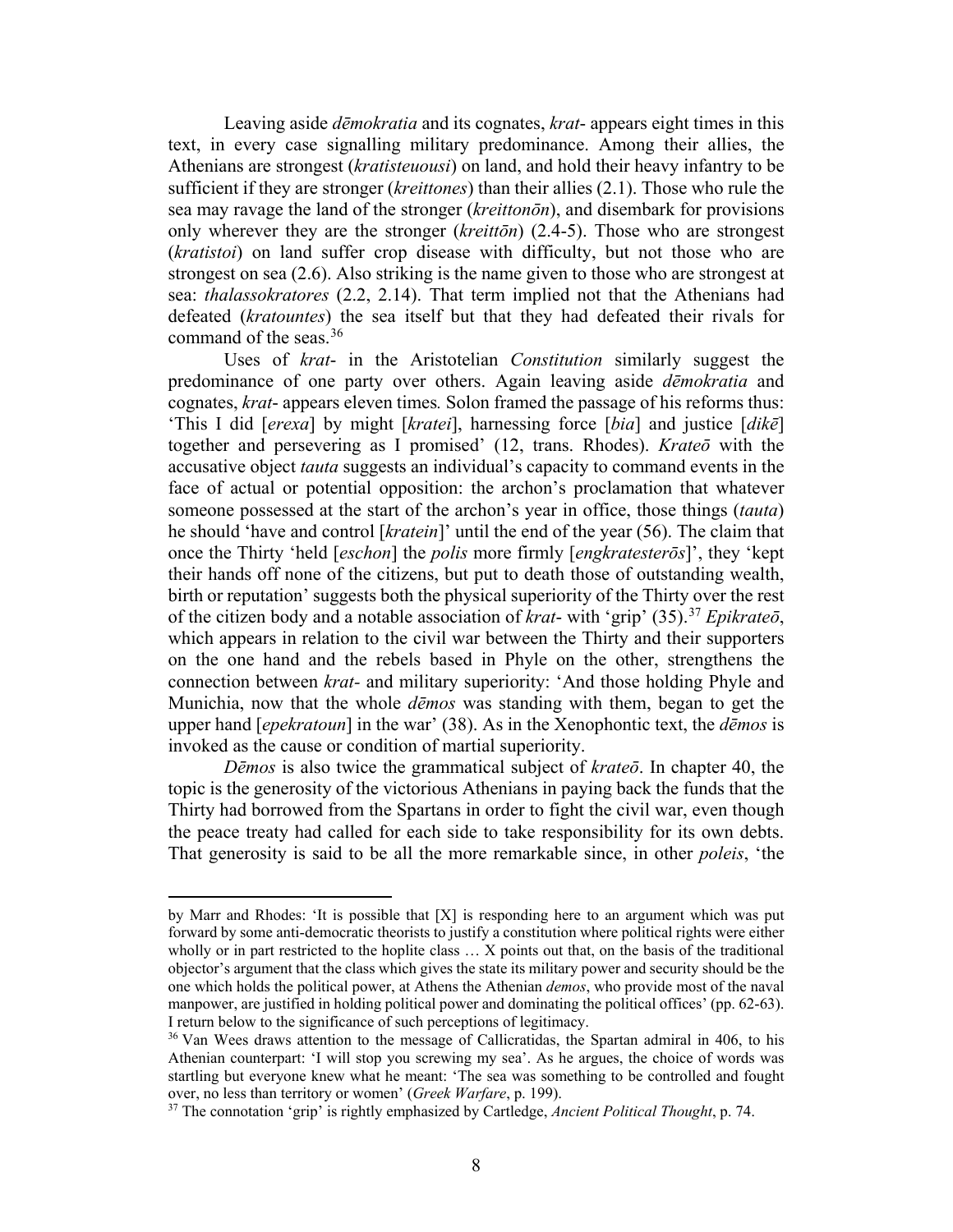newly prevailing [*kratēsantes*] *dēmoi* not only do not pay any more out of their own funds but even make a redistribution of land'.[38](#page-8-0) Then, in chapter 41, *dēmos* and *krateō* appear together in the author's important assessment of the political system since the return of the pro-democracy rebels from Phyle in  $404/3$ .<sup>[39](#page-8-1)</sup>

Eleventh was [the system] established after the return from Phyle and the Piraeus, after which it has continued down to today, constantly taking on additions to the power [*exousia*] of the multitude [*plēthos*]. For the *dēmos* has made itself *kurios* over everything, and everything is managed through decrees and courts in which the *dēmos* is the prevailing power [*ho kratōn*], for even the decisions of the Council have come to the *dēmos*.

The participle *ho kratōn* suggests 'the prevailing one', in implicit contradistinction from some other less powerful party. Indeed, it is worth noting that both times *dēmos* and *krat*- appear together in this text, *krat*- is a participle, not a noun. The *dēmos* is not represented as 'having' or 'holding' *kratos*, as we might say the people 'have' or 'hold' power. Rather, the *dēmos* simply *is* 'the more powerful one'. In that conceptualization, *kratos* is not a thing possessed by a political agent, which could be alienated and transferred to from one party to another like a juridical property.[40](#page-8-2) Rather, *kratos* inhered in the dominant agent at a particular moment in time. In that respect it exactly resembled physical superiority, as revealed in battle or other such moment of trial. $41$ 

Finally, the noun *autokratōr* appears five times (31-2, 37-9). Defined in LSJ as 'one's own master', in the Aristotelian *Constitution* it usually refers to the power of elected generals, office-holders (in chapter 37, the Thirty), or treaty negotiators to act without further consultation of the body that had empowered them. It also appears in the post-war reconciliation agreement of 403 between the pro-oligarchy and pro-democracy factions: those who had supported the defeated oligarchs and wished to leave the city were granted the nearby settlement of Eleusis, where they would be 'authoritative (*kurios*) and masters of themselves (*autokratoras heautōn*)' (39). Apparently, *autokrat*- signalled the unusual nature of an agent's independence of judgment. Those with 'autokratic' powers were masters of themselves in contradistinction from the norm, which would have been for them to defer to those who had delegated power to them.<sup>[42](#page-8-4)</sup>

Throughout these texts, *krat*- is thus strongly associated with 'superiority' or 'predominance,' especially in combat. That association is reinforced by another passage, already quoted in the Introduction, featuring not *krat*- but its opposite,

<span id="page-8-0"></span><sup>38</sup> I follow Rhodes, *Commentary*, p. 480. The papyri, Kenyon and Blass have *hoi dēmokratēsantes*,

<span id="page-8-1"></span><sup>&</sup>lt;sup>39</sup> Loraux, *Divided City*, pp. 248-49, rightly treats these lines as a direct comment on *dēmokratia*: the regime had 'finally reached its *telos*'.

<span id="page-8-2"></span>the regime had 'finally reached its *telos*'. 40 Contrast, however Hdt. 3.81, where *to kratos* is 'given' (*pherein*) and 'invested' (*peritheōmen*).

<span id="page-8-3"></span><sup>41</sup> Compare Benveniste, *Dictionary*, p. 365, referring to Homeric usage: 'being of a temporary character, [*kratos*] is always being put to the test'. 42 Because those designated *autokratores* typically held delegated power, I depart from the

<span id="page-8-4"></span>interpretation of Benveniste (and, before him, Meillet) who read *autokratōr* as 'he who is powerful by himself, he who holds power only from himself'. Benveniste, *Dictionary*, p. 316.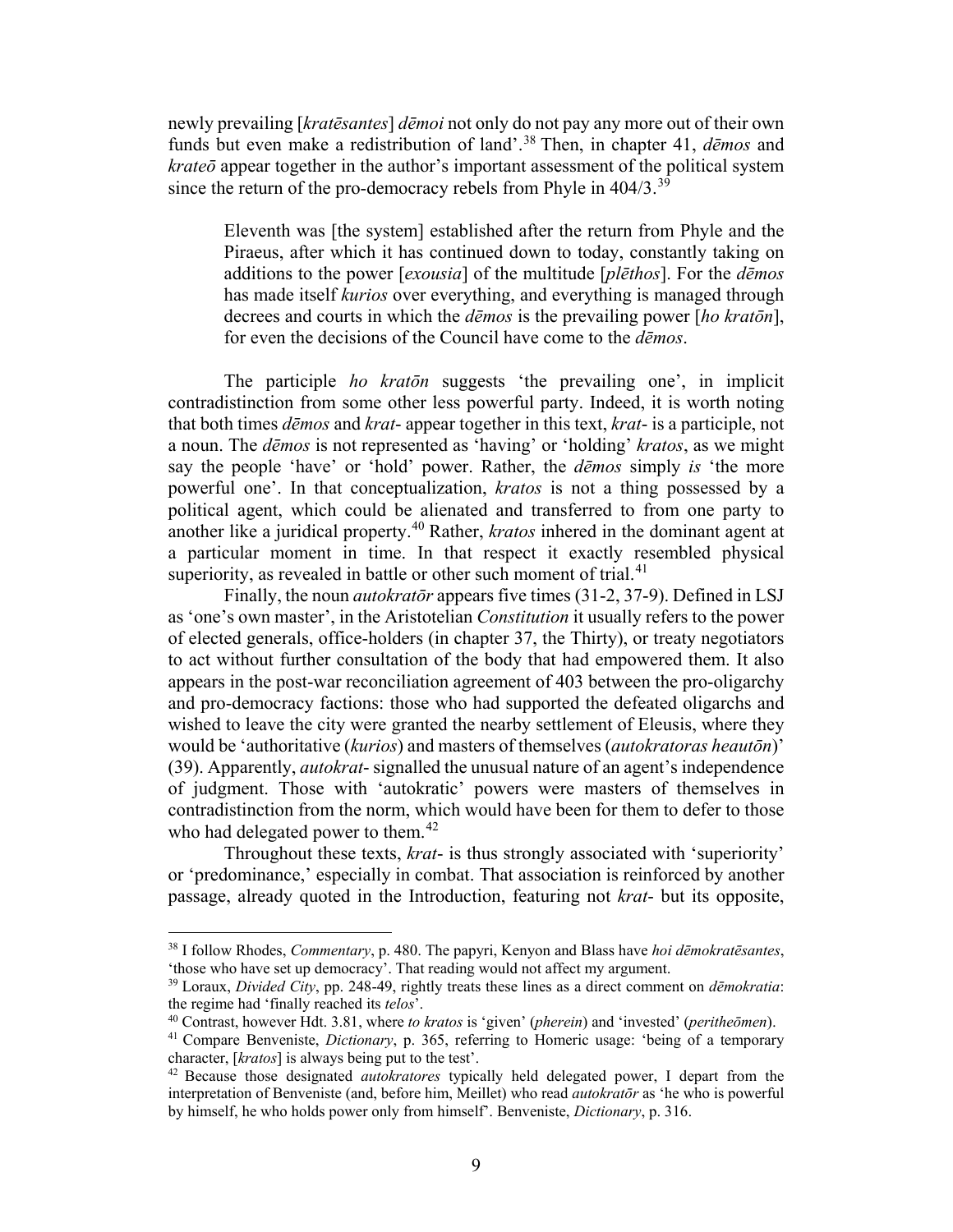*hētt*- ('inferiority'): the argument of Theramenes, member of the Thirty, that the oligarchs were 'doing two completely incompatible things—making their rule [*archēn*] one of force [*biaon*] and at the same time weaker [*hēttō*] than those they ruled over [*tōn archomenōn*]' ([Arist.] *Ath. Pol.* 36.2). The Thirty plus three thousand would not be *kratōn*; the balance of power would remain on the side of the *dēmos*. And that turned out to be correct. The Thirty and their supporters were insufficient to prevail over the pro-democracy 'men from Phyle' once 'the entire *dēmos*' joined the pro-democracy side ([Arist.] *Ath. Pol.* 38). The faction supported by the *dēmos* won, just as it had done in 508/7, when Cleisthenes 'took the *dēmos* into his *hetaireia* [fraternity]' and it rose to the occasion, besieging and defeating Isagoras and his troops on the Acropolis (Hdt. 5.66).

*Dēmos* and *krat-* appear together well beyond these texts.[43](#page-9-0) According to Thucydides' Diodotus, as soon as the Mytilenaean *dēmos* was armed, it prevailed (*ekratēsen*) and handed the *polis* back over to the Athenians (Thuc. 3.47.3; cf. 3.73.2-3). Isocrates, as noted above, twice used *dēmos* as the subject of *krateō* to register the victory of the Athenian *dēmos* over the Thirty (Isoc. *Call*. 18.17, 62), while Xenophon used it to refer to demotic victories in Elis, Rhodes, Tegea, and Sicyon.[44](#page-9-1) *Dēmos* and *kratos* were also closely linked within Plato's *Laws*. Echoing the argument of Thrasymachus in the *Republic*, the Athenian Stranger notes that 'they say that the laws in a *polis* are always enacted by the stronger power [*to kratoun*]… do you suppose … that a *dēmos*, or any other regime, having gained the victory [*nikēsanta*], will willingly establish laws with any other primary aim than that of its own advantage with respect to preserving its rule?<sup>[45](#page-9-2)</sup> In that passage, the capacity to make law is explicitly represented as predicated on having gained a victory. *Dēmokratia*, thus regarded, implied the proven military superiority of the *dēmos* over its enemies—which, as we know, *was* often enough its precondition.

Yet, if '*dēmokratia*' registered the victory of the collective common people, who or what were they conceptualized as having prevailed over? One possibility is the entire *polis*—the object of the Thirty's 'grip' in Athens in 404, as represented by the Aristotelian *Constitution*. Another possibility would be the *dēmos*' rivals for command of the *polis*, such as the Thirty and their supporters in 404. Both interpretations have their merits and may even come to the same thing, inasmuch

<span id="page-9-0"></span><sup>43</sup> Another *topos* worth considering is the name *Dēmokratēs*: see S. Lambert, 'Δημοκράτης the Democrat?', in Robert Parker (ed.), *Changing Names. Tradition and Innovation in Ancient Greek Onomastics*. *Proceedings of the British Academy*, 222 (Oxford: Oxford University Press, 2019), pp. 153–166. I am persuaded by Lambert's argument (and before him that of A. Debrunner, 'ΔΗΜΟΚΡΑΤΙΑ', in K.-H. Kinzl (ed.), *Demokratia*. *Wege zur Demokratie bei den Griechen* (Darmstadt, 1995), pp. 55–69) that the connotations of that name and some close relatives changed over time—Δαμοκρατίδας, the 7th-century king of Argos (Paus. 4.35.2), and Δημοκράτης of 6th- or 5th-century Thasos presumably connoting not 'supporter of *dēmokratia*' but 'one who is powerful through the People or over the People' (p. 158). That said, I wonder whether the senses 'democrat' and 'one who is powerful through the People' are truly as 'opposite' as Lambert supposes, at least if we interpret Δημοκράτης as 'prevailing through the *dēmos*', as seems possible. That epithet may well seemed an apt name for both kings and, later, commoners, albeit for different reasons.<br><sup>44</sup> Xen. *Hell*. 3.2.29, 4.8.20, 22, 6.5.7, 7.3.4.<br><sup>45</sup> Plato, *Laws* 714c-d; cf. *Rep.* 1.338c-339a. I share Loraux's view that

<span id="page-9-2"></span><span id="page-9-1"></span>

be discounted simply because *dēmokratia* is portrayed negatively in his texts. See, for example, *Divided City*, pp. 70, 78-83.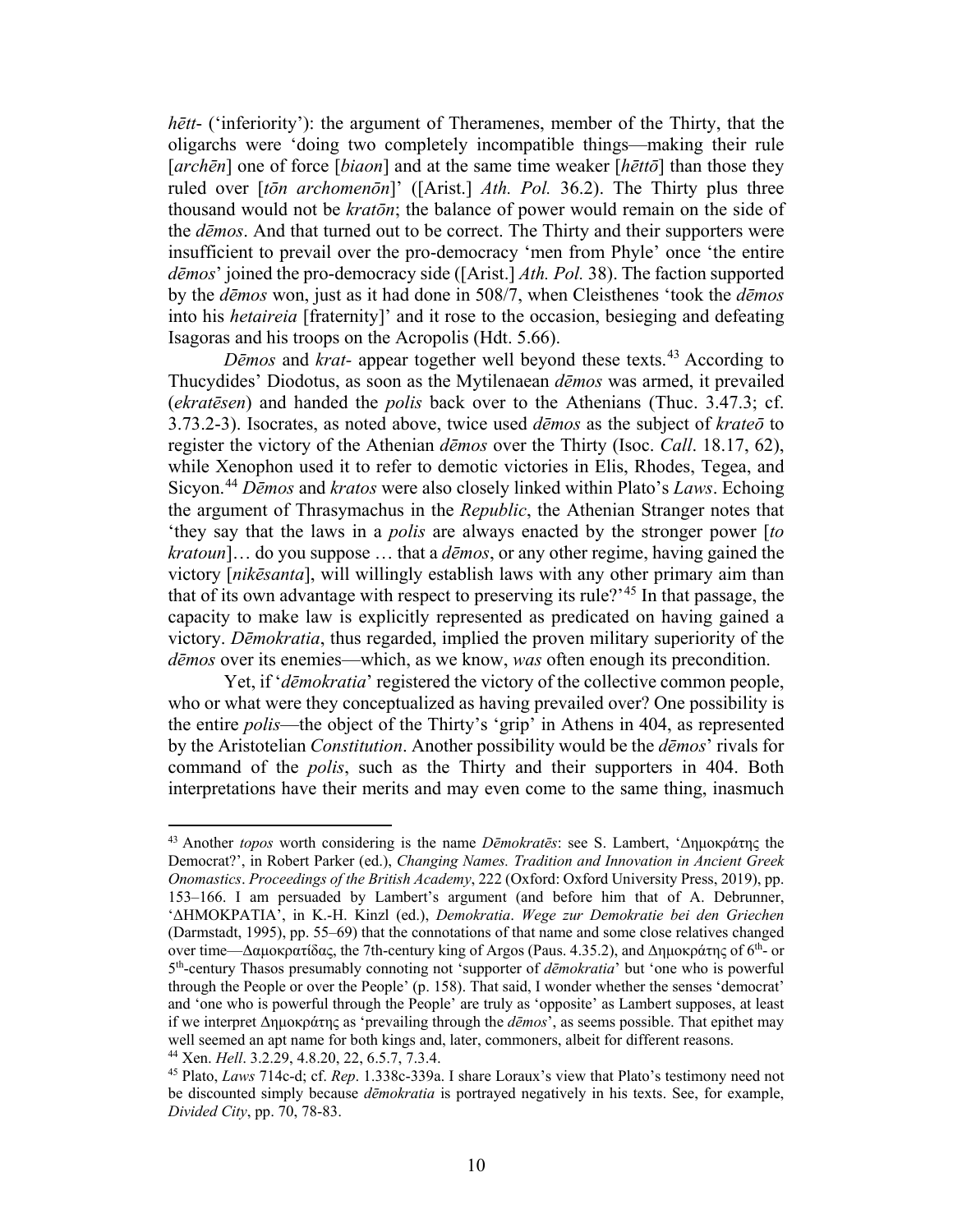as ruling over an entire community necessarily includes ruling over one's rivals. But the latter is more in line with the uses of *krat*- seen so far, such as the epithet *thalassokratōr*, which implied not mastery over the sea itself but mastery over one's rivals for command of the sea. *Krat*- implied a power struggle between at least two parties over something coveted by both. By analogy, '*dēmokratia*' implied not that the *dēmos* had defeated or overpowered the *polis* (of which it was itself, in any case, the largest part) but that it had overpowered its rivals for command of the *polis* (which logically included command over itself). Historically speaking, at Athens, those rivals included the Four Hundred and the Thirty. Who else might the ancient Greeks have regarded as potential threats to the supremacy of the *dēmos* broadening our horizons now to include periods of peace as well as moments of manifest *stasis*, 'civic conflict' or 'civil war'?

# **'If** *tas archas…archein kalōs***' ([Arist.]** *Ath. Pol***. 43)**

Although I am not persuaded by Ober's argument that *krat-* implied a 'capacity to make good things happen in the public realm', his starting-point seems plausible. Taking *monarchia*, *oligarchia*, and *dēmokratia* to be the three most important ancient Greek regime-terms, Ober argues that *dēmokratia* stands out for two reasons: unlike *mon*- (one) and *olig*- (few), *dēmo*- represented not some number of persons but a singular collective body, and *krat*- not *arch*- was used to represent that body's political supremacy.<sup>[46](#page-10-0)</sup> As Ober argues, that cannot have been because *dēmarchia* was impossible to conceive. On the contrary, that term is attested, but it indicated the domain of the *dēmarchos*, a leading official. In sixth-century Chios, the *dēmarchos* was perhaps an official associated with the assembly.[47](#page-10-1) In classical Athens, it denoted something like a village mayor.<sup>[48](#page-10-2)</sup> Much later, Polybius used the same term to indicate a Roman tribune of the plebs (Polyb. 6.16).

What did *arch*- imply in the classical democratic context? As Ober notes, *archē* had several meanings. 'Beginning' or 'origin' is one that appears in the Aristotelian *Constitution*: 'Solon was the original [*ex archēs*] champion of the *dēmos*' ([Arist.] *Ath. Pol.* 28; cf. 35, 55). I do not find this usage especially politically significant, except inasmuch as it implies a general notion of primacy, although some political theorists (notably Hannah Arendt) have made more of it.<sup>[49](#page-10-3)</sup>

A more noteworthy usage is 'empire,' that is, the extension of a *polis*'s power or rule beyond its own borders, whether its subjects liked it or not. That meaning appears, for example, in the Aristotelian author's claim that the Athenians treated the Chians, Lesbians and Samians—who had preferential treatment under Athenian overlordship—as 'guards of their empire [*archē*]' ([Arist.] *Ath. Pol.* 24). A similar meaning was implied by the phrase 'rule of the sea' (*tēs thalattēs* 

<span id="page-10-1"></span><span id="page-10-0"></span><sup>&</sup>lt;sup>46</sup> Ober, 'Original Meaning', p. 4.<br><sup>47</sup> R. Meiggs, and D. Lewis, *A Selection of Greek Historical Inscriptions to the End of the Fifth Century BC (Oxford: Clarendon Press, 1968), §8.3-4.* 

<span id="page-10-2"></span><sup>&</sup>lt;sup>48</sup> See, for example, Dem. 57.63; D. Whitehead, *The Demes of Attica* (Princeton: Princeton University Press, 1986), pp. 121-39.<br><sup>49</sup> H. Arendt, *The Human Condition* (Chicago: University of Chicago Press, 1958), pp. 189, 222-25.

<span id="page-10-3"></span>See further P. Markell, 'The Rule of the People: Arendt, Arche, and Democracy', *American Political Science Review*, 100 (2006), pp. 1-14.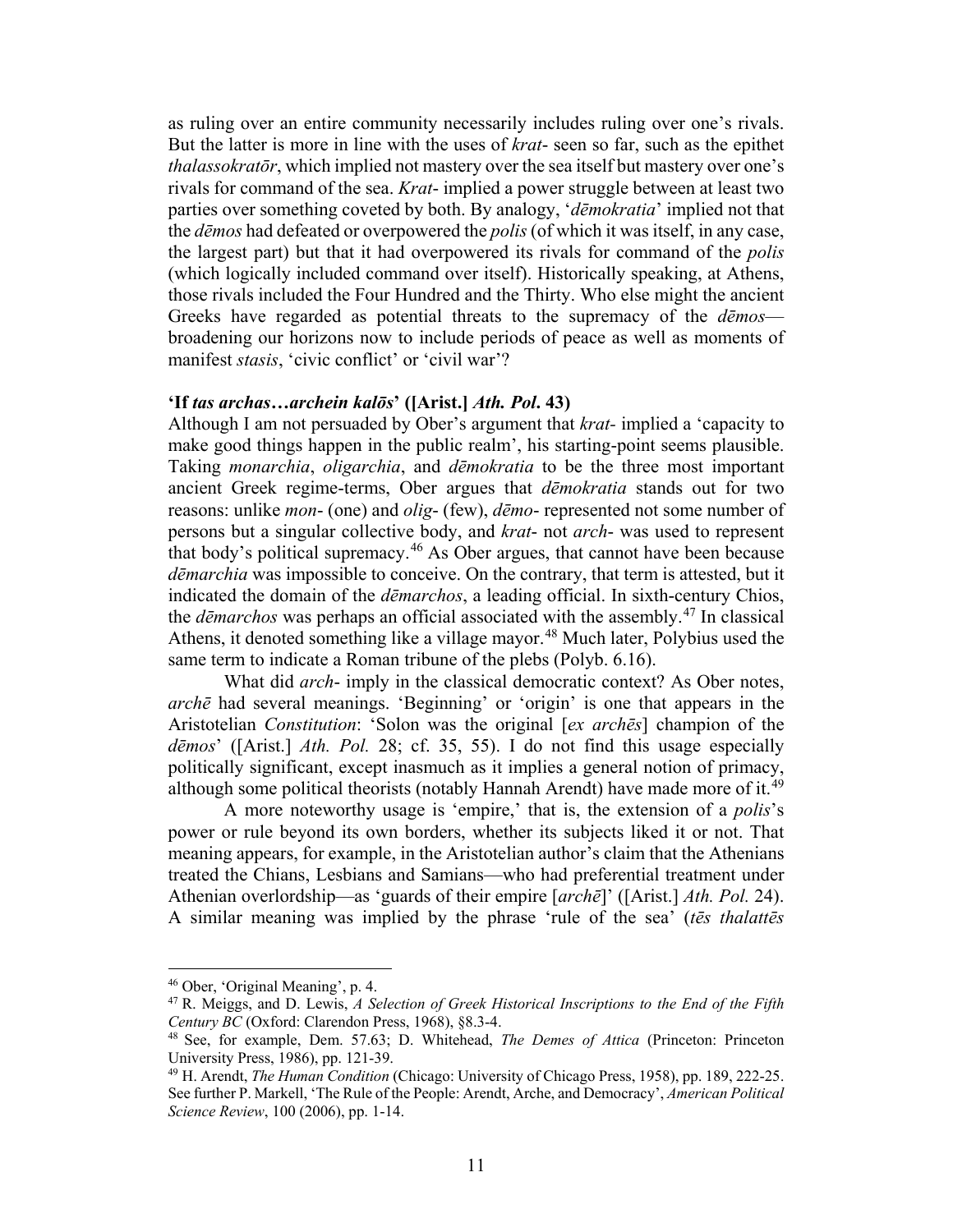*archēn*).[50](#page-11-0) The association of *thalassokratores* with *arch*- terms in the Xenophontic *Constitution* strongly implies that political command of this kind was understood as being predicated on martial superiority. 'It is possible for those who are ruled [*archomenois*] by land, from a few cities banding together as a collective, to fight, but for those who are ruled [*archomenois*] by sea, however many are islanders, it is not possible to combine their cities into one unit: for the sea is in between them, and those who prevail over [*kratountes*] them are the masters of the sea [*thalassokratores*]'. [51](#page-11-1) In this passage, imperial *archē* presupposes *kratos*. [52](#page-11-2) By contrast, the approbation or even acceptance of imperial administration by subjects is not presupposed—quite the opposite. Apparently, *archē* signalled *de facto* rule or governance: it existed in the face of perceptions of illegitimacy or even outright resistance.[53](#page-11-3)

'Magistracy' or 'office' was another crucial meaning. As both Ober and Melissa Lane have emphasized, there was a clear and significant connection between *arch-* and office-holding.[54](#page-11-4) In the Xenophontic text, the plural noun *archai* ('offices') appears seven times; [55](#page-11-5) *archein* implying 'hold or perform an office' perhaps five times; [56](#page-11-6) and the name of a specific office twice (*trierarchōn*, 1.18, 3.4.). In the Aristotelian text, *archē* also frequently indicates 'office'. Before Draco, there were three offices (*archai*), each determined by birth and wealth: *basileus*, 'king' (the 'first and greatest'), *polemarchos*, 'war-lord', and *archōn*, usually rendered simply 'archon' (3). Later, six *thesmothetai* (conventionally translated 'lawgivers') were added, giving nine *archontes* altogether (3). Those positions persisted into the mature democracy, alongside scores of more minor offices (*archai*, 50-5, 60-1).

According to Ober, the meaning 'office' sufficiently explains why *arch*was not twinned with *dēmos* to form a regime-name: a corporate body such as the dēmos cannot hold an office.<sup>[57](#page-11-7)</sup> And it is certainly very striking that in the Aristotelian *Constitution*, *dēmos* is never the subject of *archō*, unlike other rulers and office-holders such as the tyrant Peisistratus, the oligarchic council of Four

<span id="page-11-0"></span><sup>50</sup> [Arist.] *Ath. Pol.* 32, 41; [Xen.] *Ath. Pol.* 2.4-6, 11, 13-14, 16. Cf. Thuc. 8.46.

<span id="page-11-1"></span><sup>51</sup> [Xen.] *Ath. Pol.* 2.2. Cf. 2.14: 'if the Athenians were the dominant sea-power [*thalassokratores*] and lived on an island, they would have the opportunity to do harm, if they wished, but to suffer none, so long as they ruled the sea [*tēs thalattēs ērchōn*]…'

<span id="page-11-2"></span><sup>52</sup> Cf. Loraux, *Divided City*, p. 69: 'the authority that Athens effectively exercises over the cities in its maritime empire is regularly described as *kratos* or one of its compounds'. Citations (p. 278) include *SIG* 54.1 and 147.60 and notably, Arist. *Pol* 3.1284a40: '*egkratos eskhe tēn arkhēn*, the city obtained power [the empire] in the mode of domination' (trans. Loraux). See further Low, 'Athenian Imperialism', pp. 95-98, with citations: the phrase 'the cities which the Athenians rule' (*poleis hosōn Athēnaioi kratousin*) is repeatedly used in Athenian honorific decrees to refer to cities controlled by the Athenians.

<span id="page-11-3"></span><sup>53</sup> Cf. Arist. *Pol*. 1269b31-35, 1313b33; Cratinus, Fr. 73.22; Xen. *Hell*. 2.3.42 (Theramenes suggests that *arkhontes* rule (*kratein*) over their subjects.

<span id="page-11-4"></span><sup>54</sup> As argued by M.S. Lane, 'Political Expertise and Political Office in Plato's *Statesman*: The Statesman's Rule (*archein*) and the Subordinate Magistracies (*archai*)', in A. Havlicek and K. Thein (eds.), *Plato's* Statesman*. Proceedings of the Eighth Symposium Platonicum Pragense* (Prague: OIKOYMENH 2013), pp. 49-77; Lane, 'Popular Sovereignty'.<br><sup>55</sup> [Xen.] *Ath. Pol.* 1.2, 1.3 (three times), 1.19, 3.13.

<span id="page-11-5"></span>

<span id="page-11-7"></span><span id="page-11-6"></span><sup>&</sup>lt;sup>56</sup> [Xen.] *Ath. Pol.* 1.3 (three times), 3.13 (twice). <sup>57</sup> Ober, 'Original Meaning', p. 7. Cf. Lane, 'Popular Sovereignty', pp. 52-54.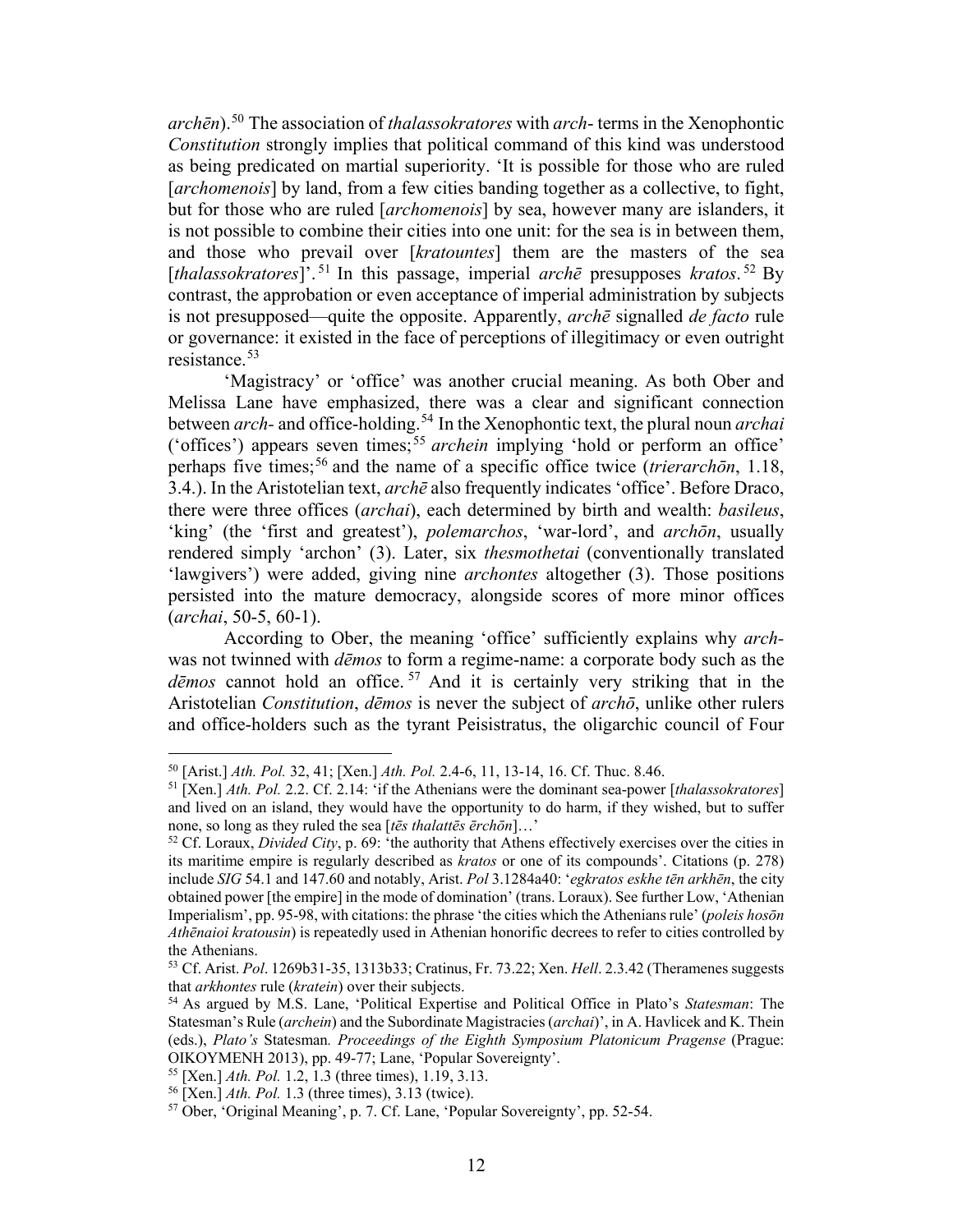Hundred, and the ten *autokratores* generals ([Arist.] *Ath. Pol.* 19 and 32). In fact, in that text, *arch*- is never associated with the 'national' *dēmos*, although it appears over 160 times—far more than any comparable 'power' referend.

Yet, *pace* Ober, *dēmos is* occasionally the subject of *archō*—including *archō* unmistakably indicating 'hold office'—in the Xenophontic text and elsewhere. Discussing generalships and cavalry commanderships, the Xenophontic author writes: 'The *dēmos* recognizes that it is better off not performing these offices itself [*archein tas archas*] but allowing the most capable men to perform them [*archein*]. However, whatever offices [*archai*] exist for the sake of payment and personal advantage, those the *dēmos* seeks to perform [*archein*]' (1.3). A few lines later, he writes that 'the *dēmos* does not want the *polis* to be well-ordered and itself to be enslaved [*douleuein*] but to be free [*eleutheros*] and to *archein*' (1.8; cf. Hdt. 3.82.4). And in the closing paragraph, he asks: 'how could one think that many have been unjustly disenfranchised at Athens, where it's the *dēmos* that performs the offices [*archōn tas archas*]?' (3.13). *Dēmos* is also the subject of *archō* once each in Herodotus and Thucydides. Herodotus' Darius uses this terminology to challenge Otanes' defence of rule by a multitude (*plēthos*), arguing that 'when the *dēmos* rules [*archontos*], it is impossible that wickedness will not occur' (Hdt. 3.82), while in Thucydides, the phrase expresses what those resistant to the oligarchy of the Four Hundred initially avoided saying: 'For they still veiled their real minds under the name of the Five Thousand, and did not venture to say outright "Whoever wishes the people [*dēmos*] to rule [*archein*]"' (Thuc. 8.92.11, trans. Jowett).

Albeit rare, the conjunction of *dēmos* and *archō* was thus not impossible. Even if, as Ober argues, a corporate body such as a *dēmos* could not hold an office collectively, the *dēmos* apparently *could* be represented as holding offices if and when those offices were held by its members individually. *Dēmos* could also be paired with *archō* to denote political supremacy in a seemingly more general sense, including in one of the most celebrated passages of classical Greek political theory and in the work of one of its most powerful stylists.

What light do these cases shed on the development of *dēmokratia*? The fact that *dēmos* is not attested as the subject of *archō* after the fifth century seems significant. Down to the mid-classical era, as far as we may judge, holding office and ruling were not sharply differentiated. For example, in the Xenophontic text, the line 'the *dēmos* does not want the *polis* to be well-ordered and itself to act as a slave but to be free and to *archein*', '*archein*' might be translated either 'rule' or 'hold office' (1.8; cf. Hdt. 3.82.4). The next line resolves the ambiguity: 'what *you* think of as being badly ordered—as a result of that the *dēmos* itself grows stronger [*ischuei*] and is free' (1.8). If, as seems likely, being 'badly ordered' refers to the arrangement of offices, then office-holding and rule go hand in hand. A similar relationship appears in the historical section of the Aristotelian text. There, wherever *arch*- implies rule—as in the cases of the nine seventh-century archons, Peisistratus, and the Four Hundred—it is typically as a function of office-holding. The role of Athens' early *archontes* was simply to perform the religious and judicial offices of government (3-4). Peisistratus, who 'often went about the country himself settling disputes in person' (16), pursued the same model of *archē*, as did the Four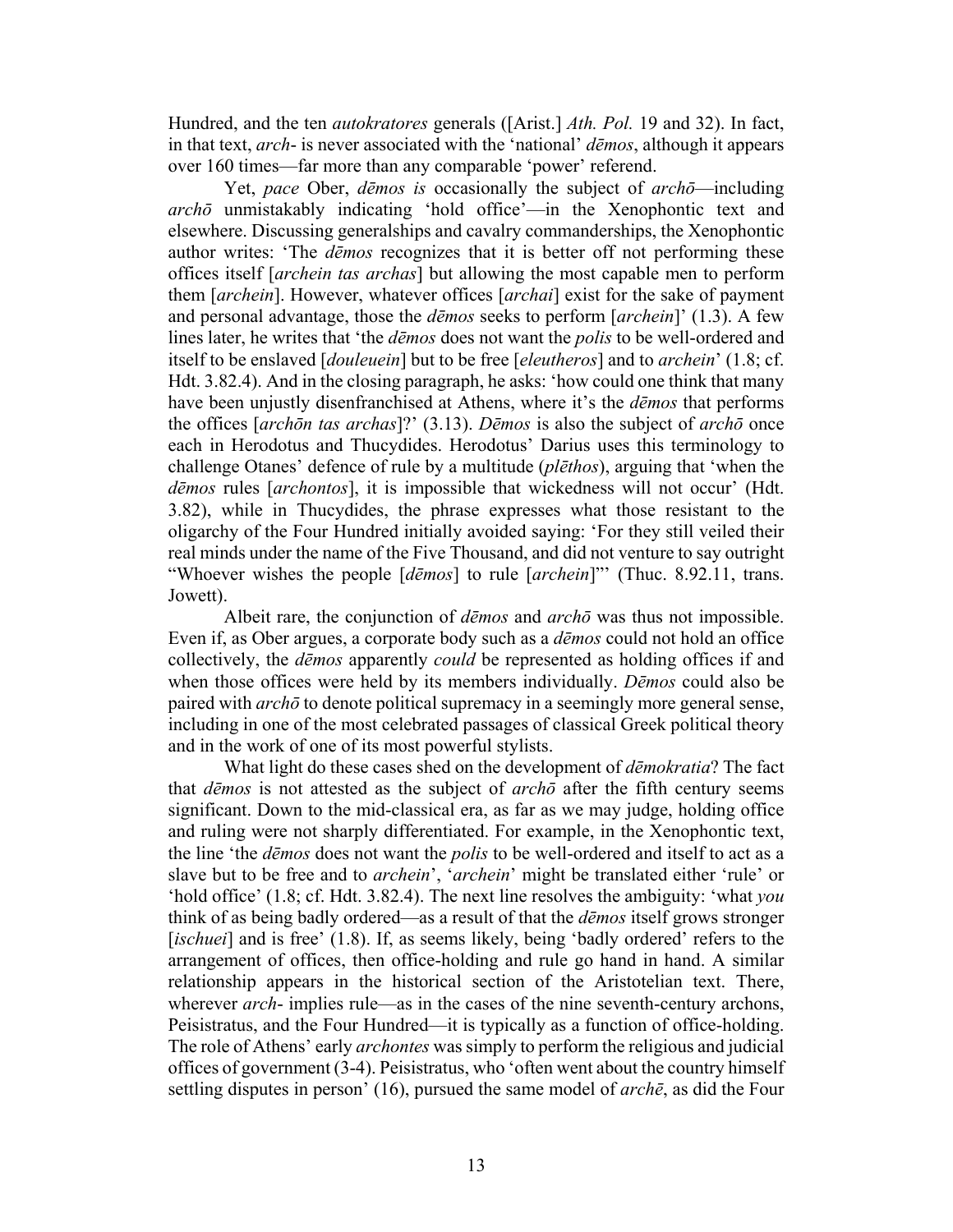Hundred and the Thirty. We may say that in those cases, office-holding was a predicate of rule.

In the mature Athenian *dēmokratia*, however, office-holding and rulership were discontinuous. That some significant change had occurred in the status of office-holders is revealed near the beginning of the Aristotelian text. Following Solon's intervention, the Athenians twice 'did not appoint an *archon* owing to *stasis*'; then Damasias ruled (*ērxen*) for two years and two months before being driven out; then they elected ten men to rule (*ērxan*) jointly. The author responds: 'this makes clear that the *archōn* had very great power [*dunamis*], for they were always having *stasis* about this *archē*' (13). In 330, evidently, that was no longer the case, and the contemporaneous section supplies details. At that time, there were some seven hundred office-holders in Athens, ranging from elected generals and other military officers to randomly selected councillors and other administrators such as the supervisor of the water-supply, and the subordinate status of all such office-holders is revealed by the fact that they were subject to a vote of confidence in the *kuria ekklēsia*, 'chief assembly-meeting', every forty days, and only reconfirmed in their positions if the assembled *dēmos* deemed that they '*archein*'d *kalōs*' (43). That phrase clearly cannot be rendered 'ruled well', since the ruler in this case was evidently the *dēmos*—the supreme evaluator of the officials' actions. Only 'performed their offices well' will do.

The lesser status of office-holders in fourth-century *dēmokratia* is signalled by another change in terminology. In early Athens, as we saw, a ruling official was called *archōn*, plural *archontes*. That term was not a true noun but, like *ho kratōn*, a participle—in this case, a verbal adjective used substantively. Literally, *archōn* implied 'the *archō*-ing one', that is, 'the office-holding/ruling one'. In the fourth century, however, in the case of all except the nine historic archons (whom the Aristotelian author, drawing attention to the name, identifies as 'the so-called [*kaloumenoi*] nine *archontes*'), the '*archō*-ing' agent took the name *archē*, 'office', plural *archai* (43). In fourth-century Athens, it was no longer 'the one ruling' who performed an office; instead, curiously, offices were said to be performed by the offices themselves. Human agency had disappeared from the office-holder's title. This suggests a dramatic reduction in the political significance of office-holding. It simply did not matter who performed most offices in that period—nearly anyone would do, as is confirmed by the very low bar set at the incoming magistrates' *dokimasia*: largely, to be a citizen of the right age, with the appropriate family shrines, not in debt to the *polis*, and not a shirker of military service (55).

The reason that demotic rule was not represented by *arch*- was thus not because the *dēmos* could not be conceptualized as holding office—that language did sometimes appear. Rather, *arch*- was an unlikely regime-suffix because officeholding was neither the foundation nor the goal of demotic rule. On the contrary, demotic rule was associated with a striking diminution in the significance of officeholding as a token of political power. Whereas previous rulers had governed through office-holding, demotic rule was associated with martial predominance. In Athens, the regime of the Thirty strongly reinforced that association. The *dēmos* 'achieved its return' (41) through its *military* efforts, not through taking over offices; and in the following century, the subordination of all office-holders,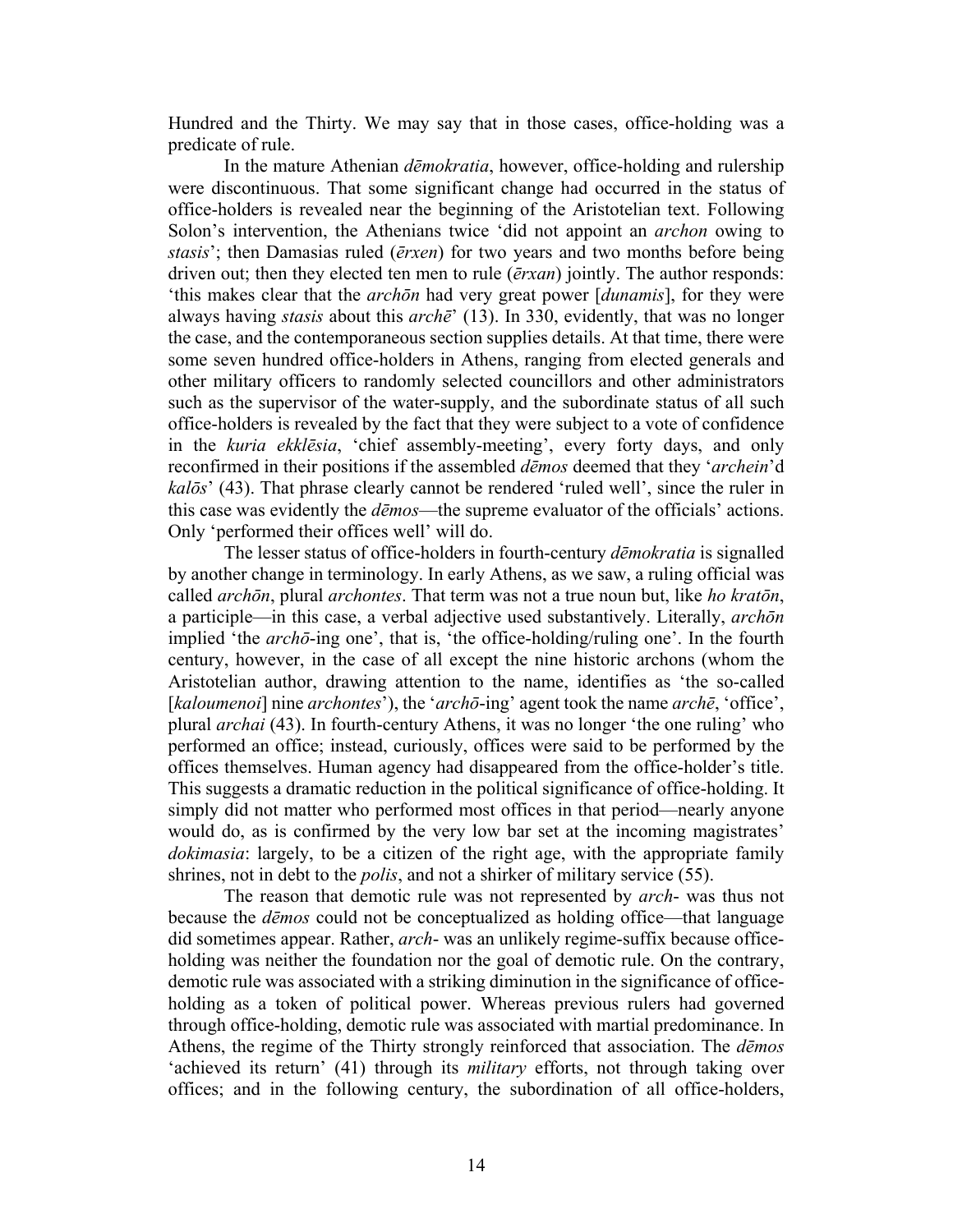including generals, was formally institutionalized through votes of confidence every forty days. Thucydides' assessment of Athenian *dēmokratia* in the age of Pericles makes a striking contrast: 'in name *dēmokratia*, in fact *archē* by the first man' (Thuc. 2.66.9). Such an evaluation would have been impossible a century later.

One answer to the question of who might rival the *dēmos* for command of the *politeia* is thus supplied: office-holders, whether generals, councillors or lowerlevel administrators. Yet that raises another question. How exactly was the lesser strength of office-holders in *dēmokratia* preserved? In combat, the whole *dēmos* would presumably have prevailed over a corps of magistrates and military commanders. But the *dēmos* could hardly be drawn up in arms on a daily basis. How then did it retain the upper hand?

#### **'***Kurios* **of the** *politeia***' ([Arist.]** *Ath. Pol.* **9)**

Melissa Lane has recently asked nearly the same question. 'If those doing the ruling (in Greek, *archein*) are those who hold the offices (in Greek, *archai*)—call this the "standard equation"—how then might the mass of people nevertheless be in charge or in control?' Although, as I have just argued, I do not think that *archein*, at least in fourth-century Athens, *did* imply 'ruling', the question is important, as is Lane's answer. She argues that some fourth-century thinkers 'solved' this 'equation' by suggesting that the popular multitude should be *kurios*, 'sovereign', by electing the highest office-holders and holding them to account.<sup>[58](#page-14-0)</sup>

As Lane recognizes, to render *kurios* 'sovereign' is today to court controversy. [59](#page-14-1) Although that translation was once common—employed by Benveniste, among others—in the 1980s Mogens Hansen was heavily criticized for using it and shifted to leaving *kurios* untranslated instead.<sup>[60](#page-14-2)</sup> Since then it has been difficult to find anyone willing to use the language of sovereignty in the ancient Greek context. Yet the relationship between *kurios*, *kratos*, and sovereignty warrants further scrutiny. Both appear in the important line, quoted above, from Chapter 41 of the Aristotelian text: 'the *dēmos* has made itself *kurios* over everything, and everything is managed through decrees and courts in which the *dēmos* is *ho kratōn*'. Being *kurios* and being *ho kratōn* were evidently closely related but distinct. Is Lane then right to identify *kur-* with sovereignty, taking that to mean ultimate political authority? And was it manifested by 'electing the highest office-holders' and 'holding them to account'?

*Kur*- certainly did not always imply ultimate political authority. Consider, for example, the Aristotelian author's discussion of judicial voting practices. Each

<span id="page-14-2"></span><span id="page-14-1"></span>

<span id="page-14-0"></span><sup>58</sup> Lane, 'Popular Sovereignty', p. 52. 59 Lane, 'Popular Sovereignty', p. 52. 60 Benveniste, *Dictionary*, p 457. Compare e.g. M.H. Hansen, *The Sovereignty of the People's Court in Athens in the Fourth Century B.C.* (Odense: Odense University Press, 1974) with M.H. Hansen, 'The Political Powers of the People's Court in Fourth-Century Athens', in O. Murray, and S. Price (eds.), *The Greek City from Homer to Alexander* (Oxford: Oxford University Press, 1990), pp. 215- 286. Cf. R. Mulgan, 'Aristotle's Sovereign', *Political Studies*, 18 (1970), pp. 518-22; M. Ostwald, *From Popular Sovereignty to the Sovereignty of Law: Law, Society and Politics in Fifth-Century Athens* (Berkeley, CA: University of California Press, 1986); J. Ober, *Athenian Revolution*, pp. 107- 122; Hoekstra, 'Ancient Democracy'.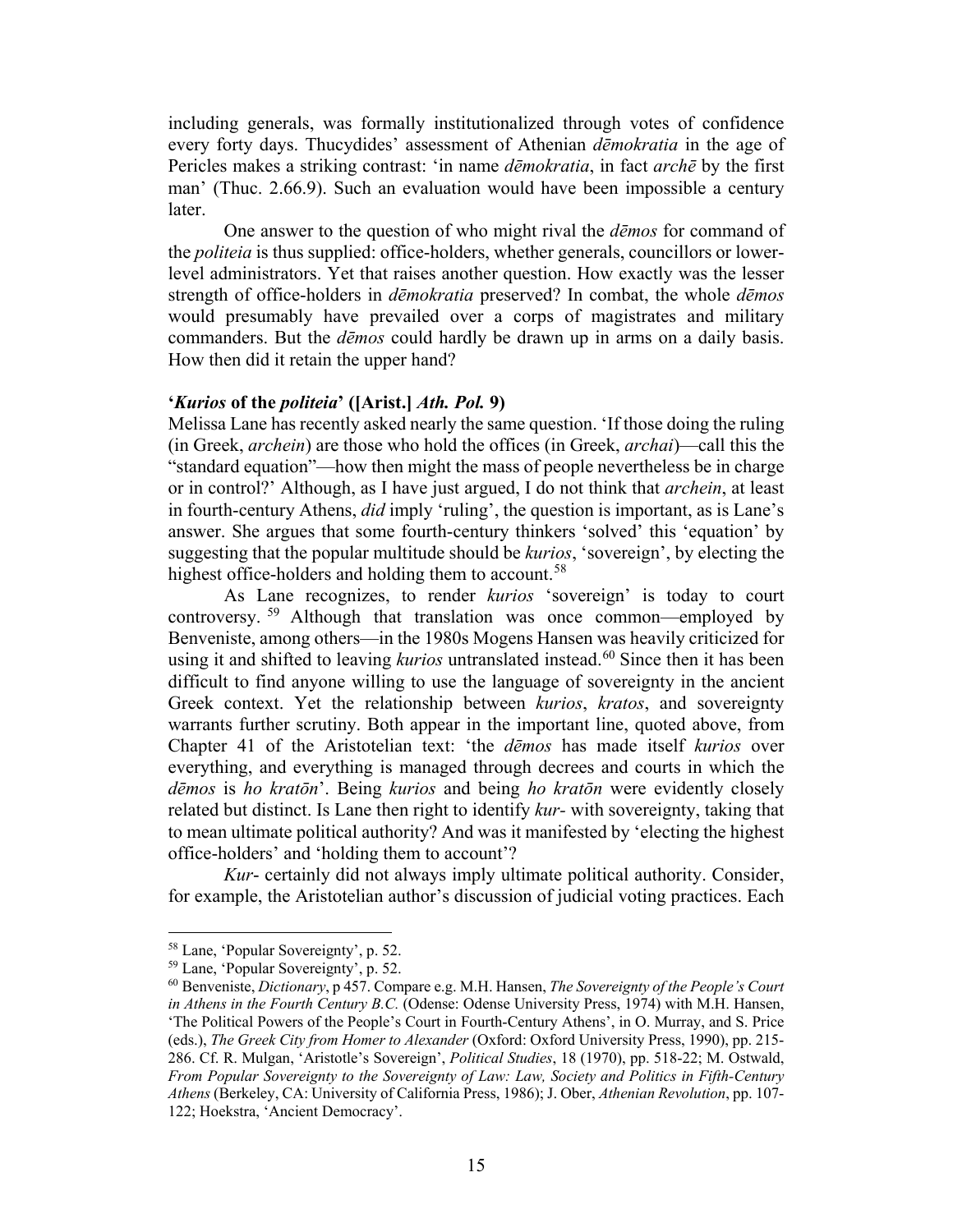judge had two ballots, one pierced, for the prosecutor, and the other unpierced, for the defendant; and the judge put the ballot he wished to count (*tēn kurian*) into a copper urn (*ton kurion*), and the one he wished to discard (*tēn akuron*) into a wooden one (*ton akuron*). *Kur-*, in these examples, must imply something like 'authoritative'. Or take the Thirty's decision to allow citizens to bestow property on whomever they wished, which the author says they accomplished by 'making the act of donation *kurios*'—again, 'authoritative' or 'decisive' (35). Consider, too, *ekklēsia kuria*, the name of the best-paid assembly-meeting of each prytany, when votes of confidence in office-holders were held and impeachments announced. There, the meaning seems to be 'chief' or perhaps 'most important' (42). 'Sovereign' (Rackham's choice) is not impossible in that context, but it may seem strained.

Elsewhere, however, something like sovereignty does seem to have been implied. Solon, Hippias and Hipparchus, and the *dēmos* are each described as *kurios*  over affairs (9, 20, 41); Isagoras and friends, Lysander of Sparta and the Thirty are *kurios* or *kurioi* over the *polis* (20, 34, 35); the emigrants to Eleusis will be *kurious*  in their new settlement (39); and the *dēmos* is *kurios* over the *politeia* and 'over everything' (9, 41). In each of those cases, *kur*- was accompanied by an object specifying exactly what the agent had authority over, and that sheds light on its meaning. With an appropriate modifier—the *polis*, *politeia*, 'everything'—*kur*could suggest sovereignty; without it, a more limited sphere of authority was implied. Those limits appear very clearly in the Aristotelian text. For example, Solon made the *dēmos kurios* over judicial decisions; the Five Thousand were *kurious* to make treaties with whomever they wished; the nine 'chairmen' among the *prytanes* were *kurioi* over the dismissal of council and assembly meetings; the 'Receivers' were *kurioi* to decide suits only up to ten drachmas, and so on.<sup>61</sup>

Indeed, we may refine the meaning further. *Kur*- specifically signalled lawful or legitimate authority.<sup>[62](#page-15-1)</sup> That is suggested especially by verbs featuring *kur*-. The political systems sketched out by a hundred delegates in the time of the Five Thousand were 'ratified' (*epikurōthentōn*) by the majority (32). Similarly, when the Thirty decided to destroy Theramenes, they ordered the Council to pass two laws targeting him, with the result that 'when the laws were ratified (*epikurōthentōn*) he became outside the *politeia* and the Thirty were *kurious* to kill him' (37, cf. 59). In each case, *kur*-implied the quality of lawfulness imparted to a decision because it was made by the proper agent—the legitimate authority—even if that agent acted under duress.

Legitimate authority of this kind is in several other sources represented as acquired through the will of the gods.<sup>[63](#page-15-2)</sup> But the agreements of men were almost as powerful, as the use of *kurios* in treaties implies: 'the decision of the majority of the allies should be binding [*kurios*], unless the gods or heroes stood in the way' (Thuc. 5.30, cf. 5.47.12). Such agreements both elicited and required a widespread

<sup>61</sup> [Arist.] *Ath. Pol.* 9, 29, 44, 52. Cf. 8, 44-45, 48.

<span id="page-15-1"></span><span id="page-15-0"></span> $62$  Cf. Hoekstra, 'Ancient Democracy'. As he discusses, another important context is the household: *kurios* often meant 'master' or 'guardian', as in Aesch. *Libation-Bearers* 658, 689, and throughout [Dem.] 59.

<span id="page-15-2"></span><sup>63</sup> Aesch. *Ag*. 178, *Eum*. 327, *Supp*. 733; Hdt. 1.48.2, 5.50, 5.93, 6.129.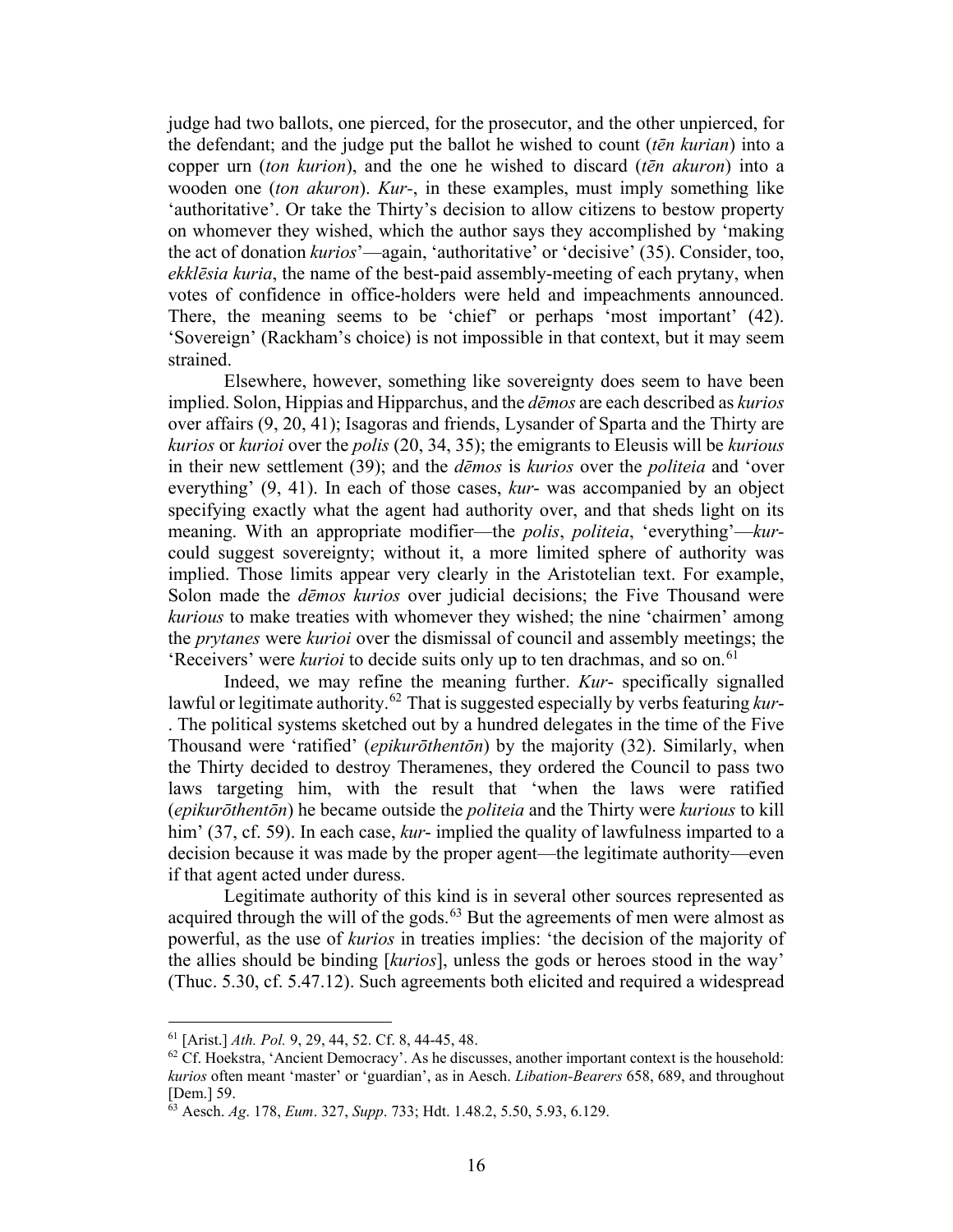perception of legitimacy. Here we should recall the position of the Xenophontic author, quoted above: 'the poor and the *dēmos* there are justified [*dikaioi*] in having more than the well-born and rich, since it is the *dēmos* that hauls the ships and imparts strength [*dunamis*] to the *polis*…Since this is the case, it seems right [*dokei dikaion*] that everyone should share in holding offices…and that anyone who wants to speak should be allowed to' (1.2). 'Might' and 'right' are in those lines intermingled, although not indistinguishable. The capacity to prevail is represented as a critical ingredient in political supremacy, but the tribute of respect that the author pays to it does not seem forced: the claim that this 'seems right' is his own.

In a similar way, in the Aristotelian *Constitution*, the *dēmos* 'making itself *kurion* over everything' is defended both because it had 'seemed just [*dokountos...dikaiōs*]', since the *dēmos* had achieved its return by its own efforts, and because 'the few are more easily corrupted by profit and by favours than the many' (41). What was gained through *kratos* only required general acceptance the perception of legitimacy—in order to become *kurios*. The Athenian *dēmos* had retaken the *politeia* through military action, but it was the fact that such victories were deemed to be a 'just' basis of continuing political authority by men on all sides, from 'elites' like the authors of the Xenophontic and Aristotelian *Constitutions* to the most undistinguished man of the *dēmos*, that made the *dēmos* appear to be a legitimate sovereign—*kurios*. [64](#page-16-0)

How was the authority of the Athenian *dēmos* manifested institutionally? As noted, Lane (drawing on many more sources than I do here) associates the *dēmos*'s sovereignty with the fact that it elected high office-holders—in Athens, principally military offices and some treasurers—and held them to account.<sup>[65](#page-16-1)</sup> In the Aristotelian *Constitution*, elections do not come in for special attention in this context, but the accountability of office-holders certainly does. The key process was the *euthuna*, the routine post-tenure audit. The *dokimasia*, 'scrutiny', was the pre-tenure equivalent, while any infractions mid-tenure were dealt with by *eisangelia*, 'impeachment' (45, 54-5).

To some extent, the necessity of those procedures is implied by *kur*- itself. As discussed above, office-holders were authoritative within their respective fields. But inasmuch as *kur*- terminology delineated a specific jurisdiction, being *kurios* implied limits on power as much as scope. Most *kurios* agents mentioned by the Aristotelian author were *kurios* over a relatively small domain, and both the limits of this domain and proper behaviour within it had to be controlled—by the agent that was *kurios* over the whole *politeia*. [66](#page-16-2)

<span id="page-16-0"></span><sup>&</sup>lt;sup>64</sup> Daniel Schillinger has suggested to me that the sequence may sometimes have run the other way. For example, the Aristotelian author's account of the amnesty and reconciliation following the 404/3 civil war implies that the *dēmos* 'prudently cultivated its juridical authority as a central element of its power': the *dēmos* may have self-consciously pursued 'being seen as *kurios*' in order to 'entrench its *kratos*' (personal communication). I'd add that the specific way in which being seen as *kurios* might help to strengthen demotic *kratos* would be that it kept the numbers of those willing to fight for democracy buoyant.

<span id="page-16-1"></span><sup>65</sup> Lane, 'Popular Sovereignty'; see also M.S. Lane, 'The Idea of Accountable Office in Ancient Greece and Beyond', *Philosophy* 95 (2020), pp. 19-40.<br><sup>66</sup> Again, as noted by Hoekstra, 'Ancient Democracy'.

<span id="page-16-2"></span>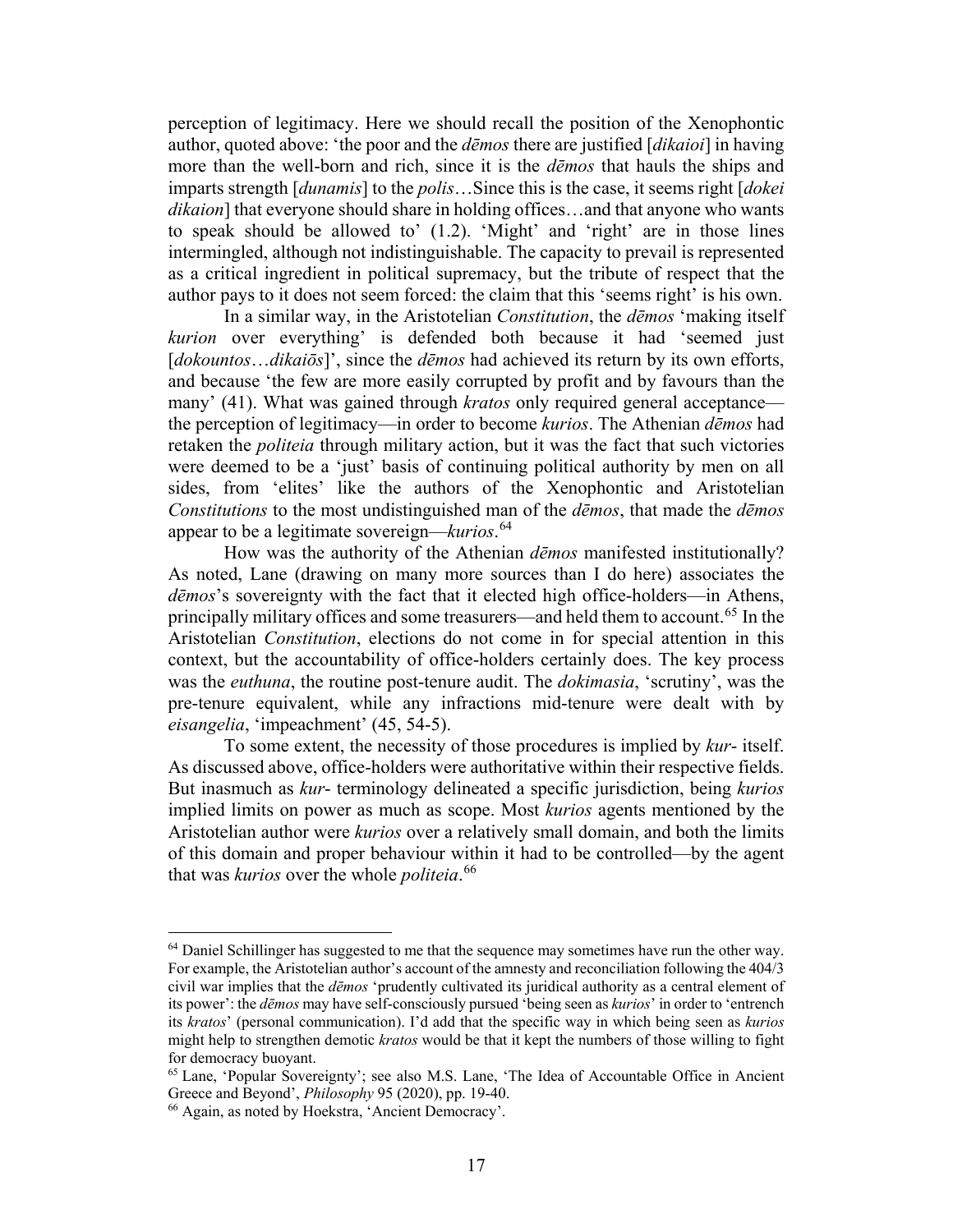After c. 371, when the judgement of impeachments passed from the assembly to the courts, [67](#page-17-0) this control was invariably exerted not by the *dēmos* itself—that is, the *dēmos qua* assembly—but by the *dikastēria* or popular courts.[68](#page-17-1) It was Athenian judges—ordinary citizens randomly selected in a lengthy process described in the final seven chapters of the Aristotelian text—who policed the activities of office-holders within the political system and thus maintained the supremacy of the *dēmos* overall.

The significance of the popular courts as the backstop of demotic power is shown in the Xenophontic text, when the author argues that tinkering significantly with the judicial system would weaken Athens' *dēmokratia* (3.7-8). But it is a core part of the Aristotelian author's argument.<sup>[69](#page-17-2)</sup> According to him, the Solonian reform that most strengthened the multitude (*plēthos*) was the appeal to the courts, 'for the *dēmos* being *kurios* [= having authority] over the vote becomes *kurios* [= acquires authority] over the *politeia*' (9). Seemingly recognizing this, the Thirty moved early to dissolve the authority lodged in the judges (35). This argument comes to a head in chapter 41, in the passage already quoted: 'the *dēmos* has made itself *kurios* [= given itself authority] over everything, and everything is managed by decrees and by courts in which the *dēmos* is *ho kratōn*…' On that representation, the ultimate political authority of the Athenian *dēmos* rested on popular judicial power. The sovereignty (*kuros*) of the *dēmos* might—perhaps must—have been gained through *kratos*, but it was maintained through judicial procedures in which the *dēmos* (or more precisely, some of its members) continued to have the upper hand.

# **'The eager** *dēmagōgountas***' ([Arist.]** *Ath. Pol.* **9)**

Office-holders were thus one potential rival for supremacy in *dēmokratia*. But they were not the most significant. In some circumstances office-holders could certainly prove dangerous, as Aristotle noted when discussing the various ways that *dēmokratia* might come to an end: for example, in Miletus, in former times, 'a tyranny arose out of the *prutaneia*, for the *prutanis* was *kurios* over many important matters' (Arist. *Pol*. 1305a15). But in an 'advanced' (*teleutaia*, e.g. Arist. *Pol*. 1298a31) democracy, where office-holders typically had less authority and were more tightly controlled, a more serious threat to demotic rule came from another source—one that, lacking formal constitutional power, owed its influence to the *dēmos* itself: *dēmagōgoi* or leaders of the *dēmos*.

<span id="page-17-1"></span><span id="page-17-0"></span><sup>&</sup>lt;sup>67</sup> M. Hansen, *Eisangelia* (Odense: Odense University Press, 1975).<br><sup>68</sup> The relationship of the courts to the assembly, and particularly the extent to which the courts represented the assembly, has been the subject of considerable controversy. See A. Blanshard, 'What Counts as the Demos? Some Notes on the Relationship between the Jury and "The People" in Classical Athens', *Phoenix*, 58 (2004), pp. 28-48; M.H. Hansen, 'The Concepts of *Demos*, *Ekklesia* and *Dikasterion* in Classical Athens', *Greek, Roman and Byzantine Studies*, 50 (2010), pp. 499-536; Ober, *Athenian Revolution*, pp. 107-122; Cammack, 'Representation'; D. Cammack, 'The Popular Courts in Athenian Democracy', *Journal of Politics*, forthcoming (2022).

<span id="page-17-2"></span><sup>69</sup> As argued in the introduction to D. Cammack, *Rethinking Athenian Democracy*, Harvard diss. (unpub.), 2013.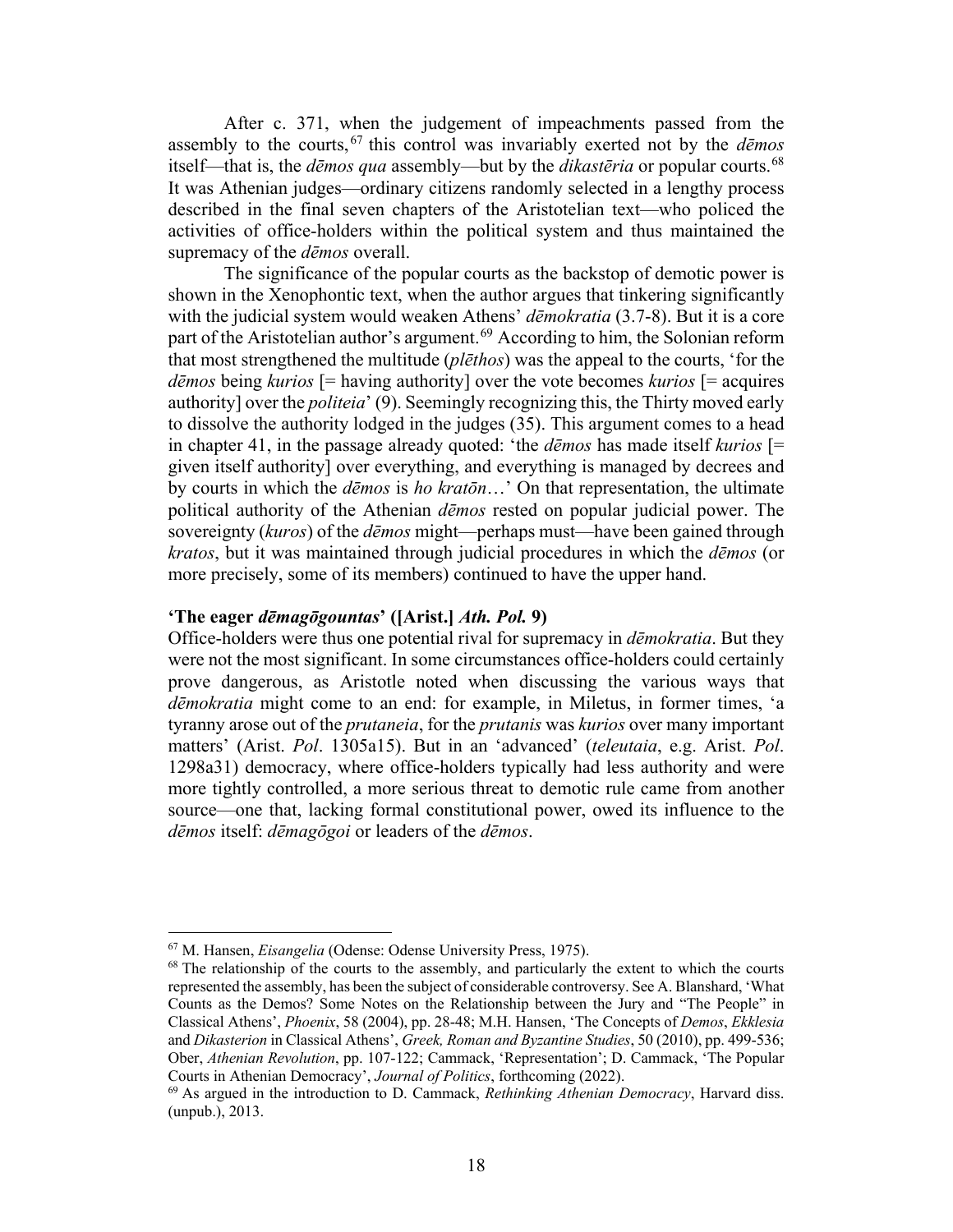Although in modern parlance 'demagogue' is always pejorative, *dēmagōgos* (from *dēmos* and *agō*, 'lead') was not.[70](#page-18-0) Purely pejorative depictions can certainly be found: Aristophanes, for instance, characterized a *dēmagōgos* as 'an ignoramus and a rogue' with 'a screeching, horrible voice, a perverse, crossgrained nature and the language of the market-place'.<sup>[71](#page-18-1)</sup> Although he did not use the exact term, the author of the Xenophontic *Constitution* presumably had something similar in mind when he described 'worthless' people and 'maniacs' speaking in the assembly, and acknowledged that such men's 'ignorance and worthlessness and good-will' benefited the *dēmos* more than the 'excellence and wisdom and ill-will' of the 'better sort' of political leader (1.6, 1.9).

Yet, the author of the Aristotelian *Constitution* used *dēmagōgeō* neutrally or even positively to refer to a run of men of noble birth and high esteem among both *dēmos* and elite: Solon, Peisistratus, Cleisthenes, Xanthippus, Themistocles, Ephialtes, and Pericles (28). Of those, he particularly admired Pericles, who 'advanced to the position of leader of the *dēmos* [*pros to dēmagōgein elthontos*]' eleven years after Ephialtes' death (27). 'So long as Pericles stood first with the *dēmos* politics went better', the author claims, but when he died, 'the *dēmos* now for the first time took a champion [*prostatēs*] who was not in good repute with the respectable, whereas in former times those had always been the popular leaders [*dēmagōgountes*]' (28). Isocrates also picked out Pericles as a 'good *dēmagōgos*' and advised Nicocles on how to 'practice popular leadership well [*dēmagōgeis kalōs*]': 'neither allow the mob [*ochlos*] to do or to suffer outrage, but see to it that the best of them have honours while the rest suffer no derogation of their rights'.<sup>[72](#page-18-2)</sup> Lysias argued before a popular court that it was the duty of good *dēmagōgoi* 'not to take your property in the stress of your misfortunes, but to give their own property to you' (Lys. 27.10). Aeschines valued fellow-feeling in a demagogue— 'the man who hates his child and is a bad father could never be a worthy leader [*dēmagōgos chrēstos*]' (Aeschin. 3.78)—and Hypereides argued that 'a true [*dikaion*] *dēmagōgos* should be the saviour of his country, not a deserter'.[73](#page-18-3) 

Putting those claims together, it seems that a good demagogue was expected to act in the *dēmos*' interests and cause it to flourish by securing both its material prosperity and political significance relative to other parts of the *polis*. Aristotle, in the only extended discussion of Athens in the *Politics*, emphasized the latter. Ephialtes and Pericles had docked the power of the Areopagos Council, Pericles had established payment for serving in the courts, 'and in this manner eventually the successive leaders of the people [*tōn dēmagōgōn*] led them on by growing stages to the present democracy' (Arist. *Pol*. 1274a). *Dēmagōgia*, that is to say, had

<span id="page-18-0"></span><sup>70</sup> As argued by G. Grote, *History of Greece* (London: Murray, 1846-1856), vol. iii, p. 25; Finley, *Democracy*, pp. 38-75; M.S. Lane, 'The Origins of the Statesman–Demagogue Distinction in and after Ancient Athens', *Journal of the History of Ideas*, 73 (2012), pp. 179-200. See also P.J. Rhodes, 'Demagogues and Demos in Athens', *Polis* 33 (2016), pp. 243-64; M. Simonton, 'Demagogues and

<span id="page-18-1"></span><sup>&</sup>lt;sup>71</sup> Aristoph. *Knights* 191, 217, tr. O'Neill. Cf. R. Bartlett, *Against Demagogues: What Aristophanes Can Teach Us about the Perils of Populism and the Fate of Democracy. New Translations of the* 

<span id="page-18-2"></span>Acharnians *and the* Knights (Berkeley, CA: University of California Press, 2020). 72 Isoc. *Helen* 37, *To Nicocles* 16.4. Cf. *Antidosis* 234, *On the Peace* 126.

<span id="page-18-3"></span><sup>73</sup> Hyp. 'Against Demosthenes', Fr. 4, col. 16b line 26.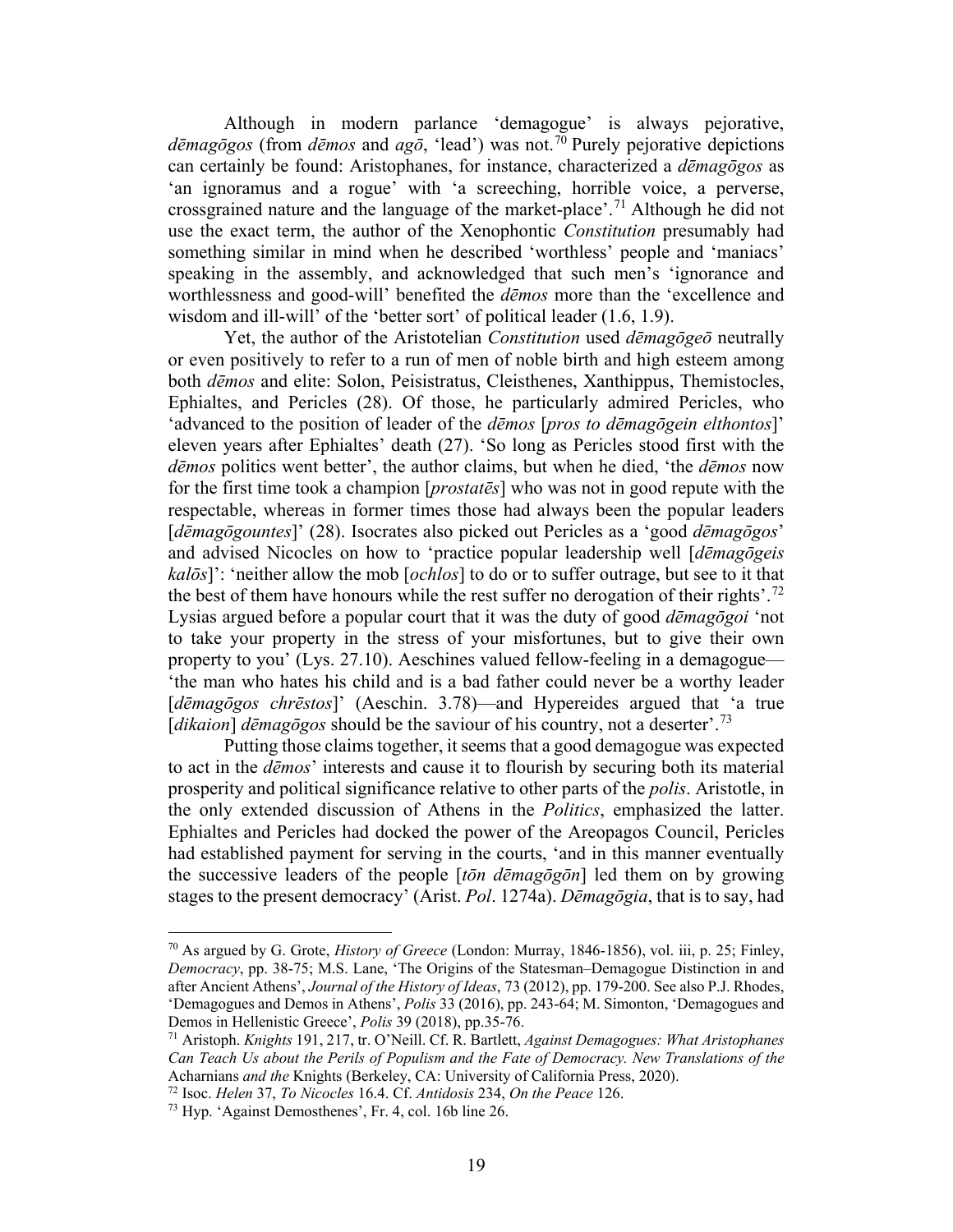played a crucial role in extending the institutional power of the Athenian *dēmos*. [74](#page-19-0) Aristotle suggested that this had been possible because the *dēmos* already had power to bestow favours and make fortunes via the courts: 'For as [the courts] grew strong, men courted favour [*charizomenoi*] with the *dēmos* as with a tyrant and so brought the constitution to the present democracy' (Arist. *Pol*. 1274a). Essentially the same analysis lay beneath the line from Chapter 9 of the Aristotelian *Constitution* already quoted: 'the *dēmos* being *kurios* of the vote becomes *kurios* of the *politeia*'. The vote referred to in that line was that of a popular court; the party responsible for establishing the right of appeal to the popular court was the *dēmagōgos* Solon; and the power that he had given the *dēmos* made the *dēmos*'s leaders powerful in turn.

The source of the *dēmagōgoi*'s power was thus the *dēmos* itself, as opposed to the traditional foundation of political power—the possession of large properties.[75](#page-19-1) More specifically, it lay in the capacity of the *dēmagōgoi* to *persuade* the *dēmos* to put its capacities—including its *kratos*—behind them and their proposals, even to the extent of overriding the established laws (Arist. *Pol*. 1292a, 1305a30, 1310a). As Aeschines put it, a *dēmagōgos* 'has the power [*dunaito*] to cajole [*thōpeusai*] the *dēmos*' (3.226.2). Hobbes, in his translation of Thucydides, made that relationship plain when he described Cleon as 'of all the citizens most violent [*biaotatos*] and with the people [*dēmos*] at that time far the most powerful', where 'most powerful' translates *pithanōtatos*, literally 'most persuasive' (Thuc. 3.36). He used the same rendering of the same term with respect to Athenagoras of Syracuse—'most powerful [*pithanōtatos*] with the commons [*tois pollois*]' (Thuc. 6.35).

Yet *peithō*, 'persuade', was ambiguous. In the middle/passive voice, it equally implied 'obey', and that ambiguity indicates the danger of this relationship for the *dēmos*. [76](#page-19-2) Through winning votes in the assembly and courts, the *dēmos*'s leaders could achieve many things on its behalf, but their power to bring about actions in the *dēmos*'s interests was predicated on a form of power over the *dēmos*—rhetorical influence. Demosthenes complained that 'by playing the demagogue [*dēmagōgountes*] and seeking favour [*charizomenoi*]', Athens' political speakers had 'brought you to such a frame of mind that in your assemblies you are elated by their flattery and have no ear but for compliments' (Dem. 8.34). Wrongly deployed, that power undermined rather than supported rule by the *dēmos*.

In the *Politics*, Aristotle outlined two ways that that might happen. Most commonly, *dēmagōgoi* went too far against large property-owners, provoking counter-revolution and oligarchy. The 'insolence' of *dēmagōgoi* caused 'the owners of property to band together, partly by malicious prosecutions…and partly by setting the *plēthos* against them as a class'. Apparently, that had happened in Kos, Rhodes, Heraclea, Megara, and Kyme. Aristotle added: 'Sometimes they

<span id="page-19-0"></span><sup>74</sup> Aristotle also suggested that *to dēmagōgein* had played a role in converting *aristokratia* into *dēmokratia* at Sparta (*Pol*. 1270b), and some old-fashioned electoral democracies into the 'ultimate'

<span id="page-19-1"></span><sup>(</sup>*neōnatēn*) kind (*Pol.* 1305a30).<br><sup>75</sup> A contrast that appears, for example, in the Aristotelian author's representation the *dēmagōgoi* are counterposed with the *prostatai*, 'champions', of the *euporōn*, 'well-to-do'

<span id="page-19-2"></span><sup>&</sup>lt;sup>76</sup> As highlighted by E. Garver, 'Plato's *Crito* on the Nature of Persuasion and Obedience', *Polis*, 29 (2012), pp. 1-20.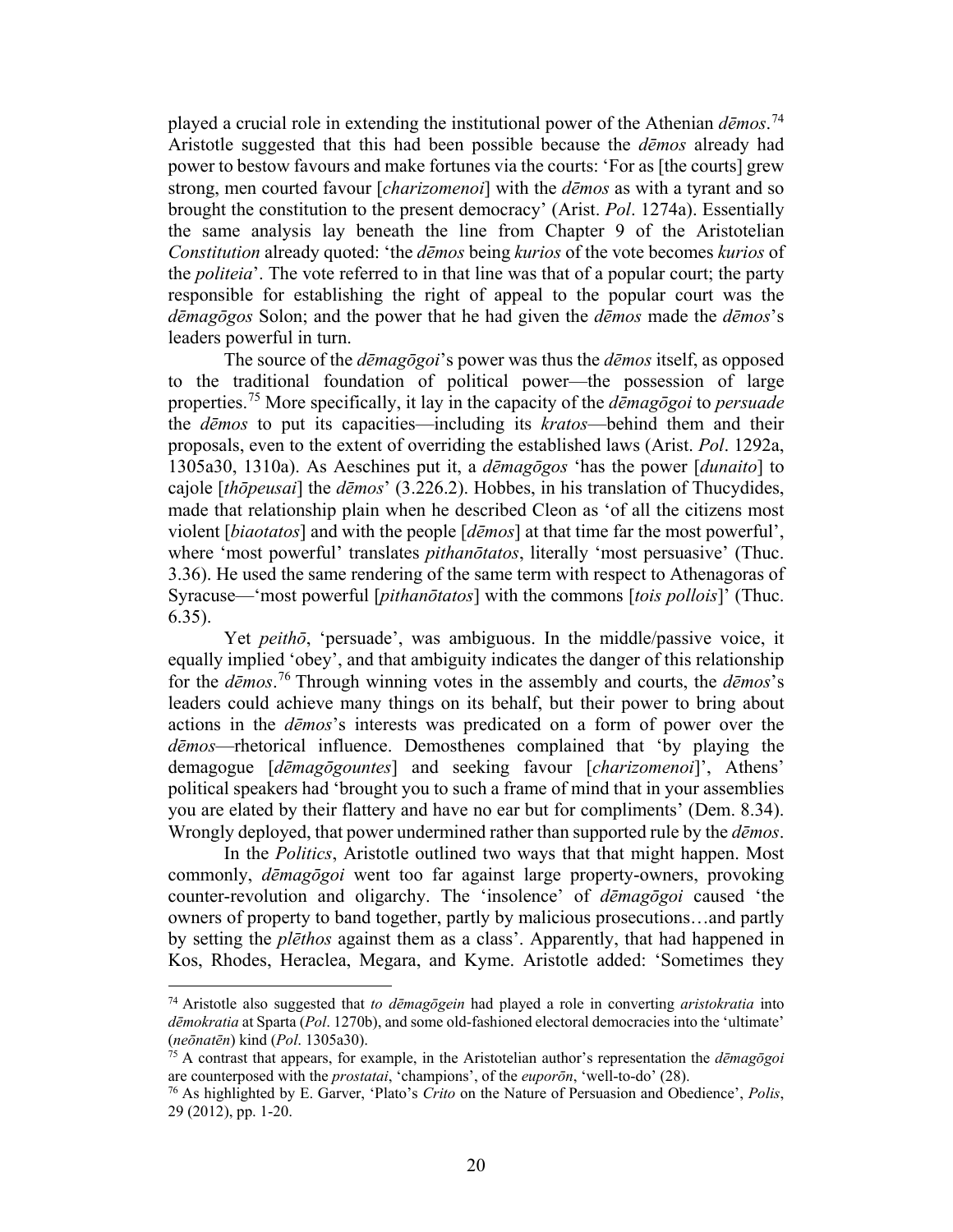make the notables combine by wronging them in order to curry favour [*charizōntai*] [with the *dēmos*], causing either their estates to be divided up or their revenues by imposing public services, and sometimes by so slandering them that they may have the property of the wealthy to confiscate'—that is, by getting judgments against them in the courts. $77$ 

Alternatively, *dēmagōgoi* might simply take the *politeia* into their own hands, converting themselves from leaders to rulers and the constitution from *dēmokratia* to *turannis*. A prominent example was the sixth-century Athenian tyrant Peisistratus. According to the Aristotelian *Constitution*, Peisistratus first came to prominence as the leader of the pro-*dēmos* 'hill-men', being reputed to be an extreme advocate of the *dēmos* (13). He then persuaded (*sunepeise*) the *dēmos* to give him a bodyguard by pretending that he had been wounded by the oligarchic opposition, and with their help rose against the *dēmos* and took the acropolis (14). Following expulsion by the pro-oligarchy factions, he regained his position by tricking the *dēmos* into thinking that he had Athena herself on his side, and then after another break in his rule, won back control of the *politeia* by first hiring mercenaries and defeating the government forces in battle, and then disarming the *dēmos* by asking it to shift locations during an armed muster, which enabled his followers to carry off its weapons (14-15). After that, the Peisistratids remained in power until 510, when they were driven out by the Spartans, following which the *dēmos* under the leadership of Cleisthenes fought its way back to control of the *politeia* (20).

Other famous demagogues-turned-tyrants were Theagenes of Megara, Dionysius of Syracuse, Panaetius of Leontini, and Cypselus of Corinth (Arist. *Pol*. 1305a25-30, 1310b25-30). Indeed, Aristotle claimed that 'almost the greatest number of tyrants have risen…from among the demagogues, having won the people's confidence (*pisteuthentes*) by slandering the notables' (Arist. *Pol*. 1310b15, cf. 30). Yet he also believed that that was not likely to recur.

In the old days, whenever the same man became *dēmagōgos* and general, they used to change the system to a tyranny; for practically a majority of ancient tyrants arose from the *dēmagōgoi*. And the reason that used to happen, but doesn't any more, is that then the *dēmagōgoi* were drawn from those who held the office of general (for they were not yet impressive speakers), but now that rhetoric has developed, able speakers lead the people [*hoi dunamenoi legein dēmagōgousi*], but owing to their inexperience in military matters they are not put in control of these… Arist. *Pol*. 1305a5-15; cf. Androtion frag. 5.6).

Essentially, according to Aristotle, contemporary would-be tyrants lacked *kratos*. Although they had rhetorical influence, they would not be able to prevail in battle.

<span id="page-20-0"></span><sup>77</sup> Arist. *Pol*. 1304b22-1305a10. Cf. Xen. *Hell*. 5.2.7.8: After Mantineia was divided into four separate villages, 'the owners of the landed property, since they…enjoyed an aristocratic government and were rid of the troublesome demagogues (*tōn bareōn dēmagōgōn*), were pleased with what had been done.'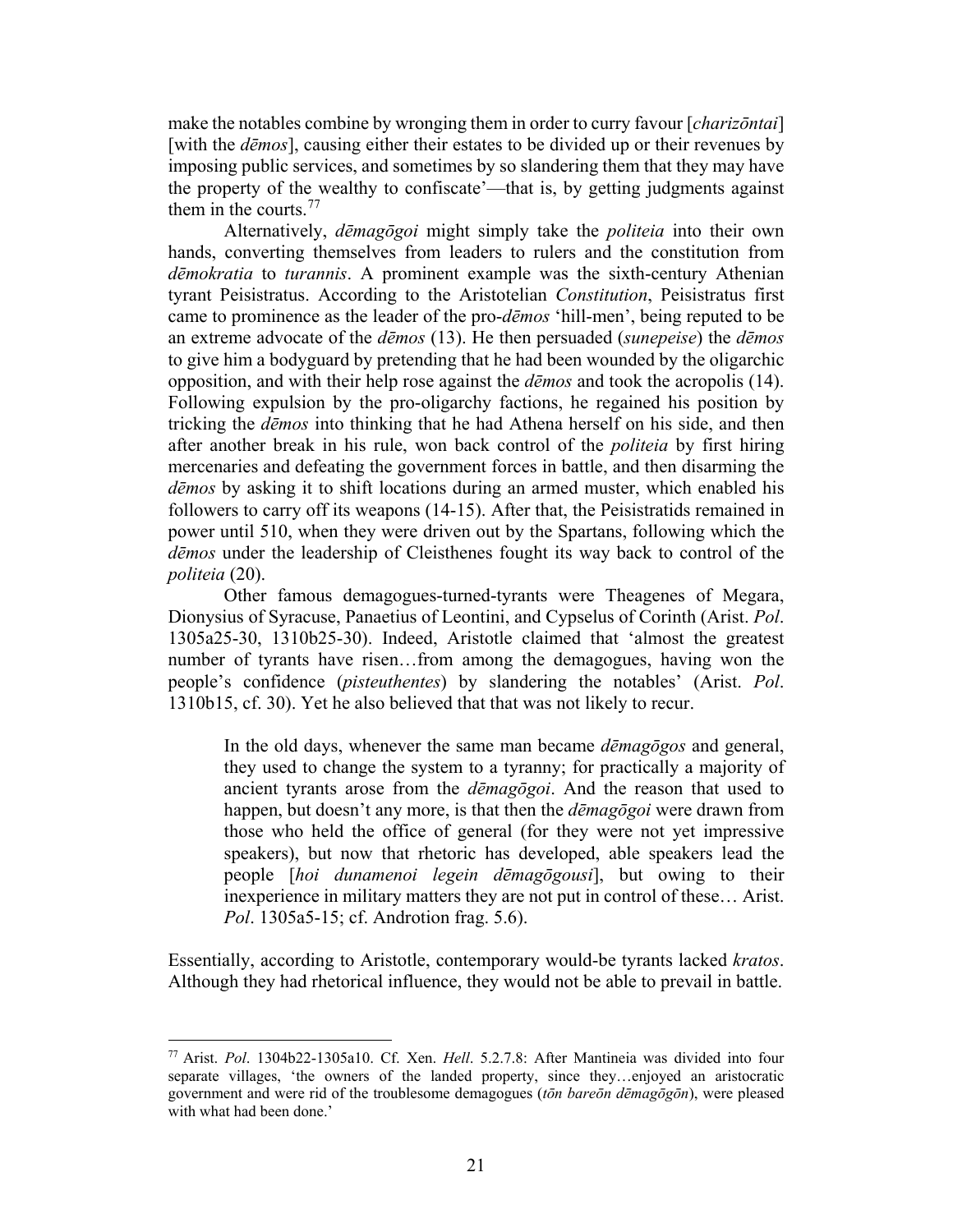In the 330s, that claim may have seemed defensible, but it did not match the experience of the Athenian *dēmos* in the late fifth century. Aristophanes suggests that in the 420s, fear of tyranny was widespread: 'Tyranny! I have not heard the word mentioned once in fifty years, and now it is more common than salt-fish...' (Aristoph. *Wasps* 490-91, trans. O'Neill). The author of the speech 'Against Alcibiades' suggested that the transition from demagoguery to tyranny had already occurred: Alcibiades' behaviour 'shows the democracy to be nothing but a sham, by talking like a champion of the people (*dēmagōgou*) and acting like a tyrant, since he has found out that while the word "tyranny" fills you with concern, the thing itself leaves you undisturbed' ([Andoc.] 4.27.7).

Most significant, of course, were the oligarchical coups of the Four Hundred in 411 and the Thirty in 404. To be sure, the 'tyranny' represented by those cases was collective rather than singular, namely oligarchy rather than *turannis* proper. But the association with popular leadership and persuasion persisted. Lysias described Phyrnichos, Peisander, and the other architects of the rule of the Four Hundred as *dēmagōgoi*, and the Thirty, who were originally elected by the assembly to produce a new constitution, were also prominent political leaders.<sup>[78](#page-21-0)</sup> Some were formal office-holders (namely, elected generals), but many were not. They had risen to prominence through rhetorical influence capable of harnessing the might of the *dēmos*. But they could as easily undermine it, and it took victory in the 404/3 civil war for the *dēmos* to secure its supremacy in the the *politeia* again.

How were such men to be controlled in peacetime? The *dēmos*'s control of the courts and, beyond that, of the legal order that the courts upheld, was here crucial. While, as Lane emphasizes, formal office-holders were held accountable through the *euthuna* and monthly votes of confidence, informal or self-selected political leaders were targeted by other charges, such as making a deceitful promise to the *dēmos*, aiming to overturn the democracy, making a proposal outside the laws (*graphē paranomōn*), or, in the fourth century, proposing a law disadvantageous to the *polis*. Those indictments, which like all political charges in Athens were judged by a minimum of five hundred undistinguished citizens acting as judges, have been interpreted as a way of limiting the powers of the assembly do to as it pleased.<sup>[79](#page-21-1)</sup> But it is more plausible to read them as aimed at limiting the power of Athens' political leaders by providing a way of rescinding any resolution that appeared to undermine either the supremacy of the *dēmos* or (what perhaps came to the same thing) the body of laws through which it ruled, and punishing those responsible. In this pursuit, a distinction between laws and decrees that was formalized following the defeat of the Thirty seems to have played a significant role. After 404/3, no decree could trump a law, and laws had to be passed through a distinctive, drawnout procedure known as *nomothesia*, rather than being passed instantly by the assembly. $80$  The simplicity of decree-ratification had been revealed to be a doubleedged sword. Peisistratus' bodyguard had, for instance, been supplied via a properly advanced and approved decree, that is, a legitimate proposal—that of a certain Aristophon ([Arist.] *Ath. Pol.* 14). The Four Hundred were also established

<span id="page-21-2"></span><span id="page-21-1"></span>

<span id="page-21-0"></span><sup>&</sup>lt;sup>78</sup> Lys. 25.9.3; *Ath. Pol.* 34-5; Thuc. 8.65.2.6, Xen. *Hell.* 2.3.27.5.<br><sup>79</sup> See Cammack, 'Popular Courts', with citations.<br><sup>80</sup> For the interpretative controversies surrounding this process, see Cammack, 'Popular Cour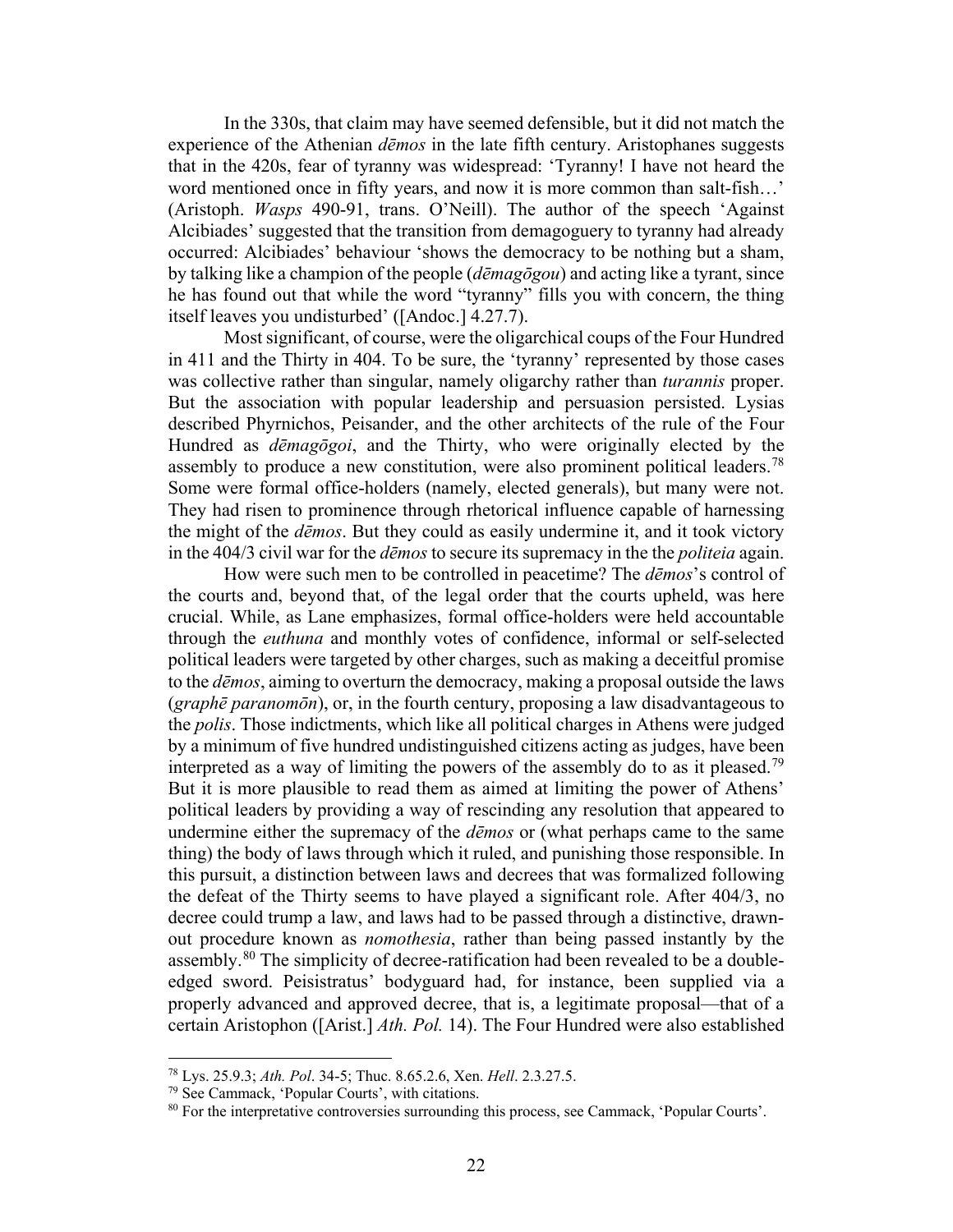as the result of two seemingly valid decrees: one drafted by Pythodorus of the deme Anaphylstus asking for thirty elected 'preliminary councillors' to draft new measures for the public safety, and another presented by the preliminary councillors requiring that a) all new proposals be put to the vote, b) that the *graphē paranomōn* and impeachment processes be repealed, and c) that anyone who attempted to indict or impeach proposers should be summarily arrested and executed ([Arist.] *Ath. Pol.* 25). The Thirty, too, were established through a seemingly procedurally correct motion, proposed by Dracontides of Aphidna ([Arist.] *Ath. Pol.* 32).

Each of those decrees was, apparently, authoritative and legitimate—that is, *kurios*. [81](#page-22-0) Rule by the *dēmos* required something more. The *graphē paranomōn* and other political charges were *post facto*, peacetime weapons that enabled the *dēmos* to stay *kurios* over the *politeia* even when its leaders acted against its interests, by giving its supporters a formal judicial opportunity to defend it and the body of laws through which the *dēmos* manifested its will. [82](#page-22-1) As Demosthenes argued, 'penalties for private citizens [*idiōtai*] should be slow, but for office-holders [*archai*] and political leaders [*dēmagōgoi*] swift, assuming that one can get satisfaction from the former even after some delay, but that one cannot wait for the latter, because there will be no possibility of punishment if the *politeia* is dissolved' (Dem. 26.4). The author of the Aristotelian *Constitution* made essentially the same point when he observed that in the courts, the *dēmos* was *ho kratōn*. The legitimate political authority (*kuros*) of the *dēmos* was underpinned by an institutionalized form of bodily superiority (*kratos*): its capacity to punish judicially—swiftly and, if necessary, violently, through the death penalty—those who threatened its rule.

#### **Conclusion**

 $\overline{a}$ 

*Krat-*, *arch-* and *kur-* were each associated with rule, but it is *krat*- that is twinned with *dēmos* in one of the best known derivations from ancient Greek in use today. Why? The foregoing study suggests an answer. What ultimately secured the political supremacy of the *dēmos* ('assembly', 'collective common people') was its capacity to succeed in trials of strength with the political elite, using that term broadly to include both formal office-holders (*archontes*, *archai*, *stratēgoi*) and informal political leaders (*dēmagōgoi*, *rhētores*). As the Aristotelian author posited, it had 'seemed just' for the *dēmos* to take over the *politeia* after its victory over the Thirty and their supporters, for it had achieved its return through its own agency (41). The *dēmos* could not, *en masse*, hold office, prosecute office-holders, or make or argue for proposals. Those tasks could only be performed by individual male citizens (*ho boulomenos*, working either alone or sequentially), who—if they were effective—posed, in their own way, a potential threat to the political supremacy of the *dēmos*. But the *dēmos* had superior collective force, as was revealed by its victories in 508/7 and 404/3. The critical question for *dēmokratia* was whether that

<span id="page-22-0"></span><sup>81</sup> Although see M. Landauer, '*Demos (A)kurios*? Agenda Power and Democratic Control in Ancient Greece', *European Journal of Political Thought* (2021), doi. 10.1177/14748851211015331. Additionally, as Peter Liddel points out to me, it is possible that prior to 404/3 it was illegal for a decree to trump a law, just as it was after 404/3. If so, and if the decrees establishing the Four Hundred and the Thirty contradicted laws, then they would have been unconstitutional.

<span id="page-22-1"></span> $82$  This interpretation and its relationship to Athens' 'era of legal reform', including the development of *nomothesia*, is defended in Cammack, 'Popular Courts.'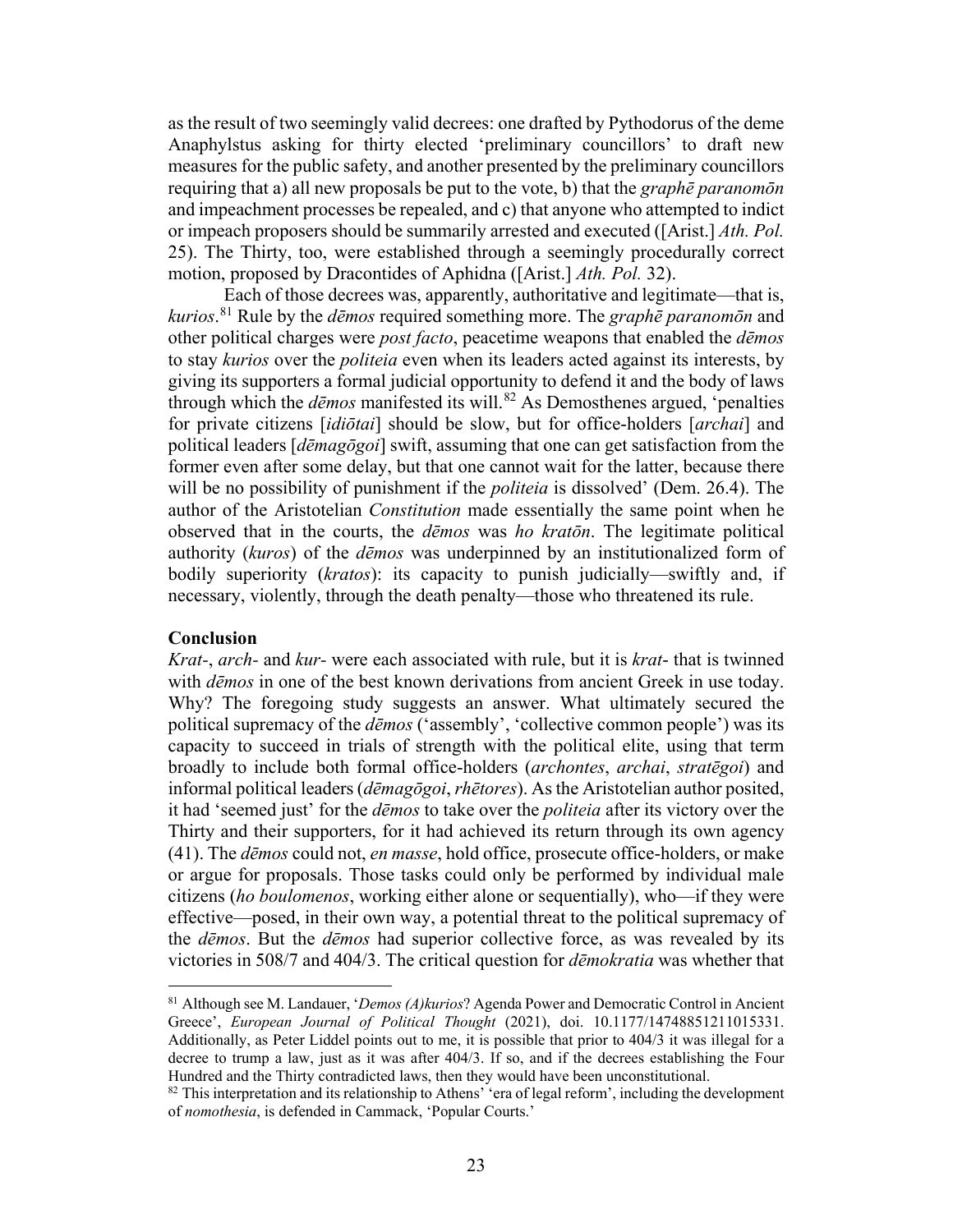superiority could be given a peacetime form, adequate to remind office-holders and orators alike what they risked if they turned against the *dēmos*. In Athens, such a form was found. The rule of the *dēmos* was institutionalized in the form of regular mass assemblies and popular courts in which *kratos*, *archē*, *kuros*, and *dēmagōgia* were all in play. Among other things, such mass meetings made visible the threat that the *dēmos en masse* posed to any factions who might plot against it: if it came to a fight, it would win.  $83$ 

Among previous scholars, Loraux was most sensitive to those dynamics, particularly to the political significance of *kratos*. As she rightly spotted, giving 'a place in political practice' to *kratos* implied 'ratifying the victory of one part of the city over another'.[84](#page-23-1) Yet Loraux also believed, as I do not, that the Athenian *dēmos* disavowed *kratos*. It was an essential predicate of her argument in both *L'Invention d'Athens* (1981) and *La Cité Divisée* (1996), that, to the Athenians, 'anything [was] preferable to recognizing that in the city, power rests in the hands of one group, even if this group constitutes a large numerical majority'.<sup>[85](#page-23-2)</sup> Indeed, she took the 'effort' to 'neutralise the existence of the political as *nikē* and *kratos*: as the victory and domination of one party over another' to be 'constitutive…of the unity of Greek political thought'.[86](#page-23-3) 

The principal evidence Loraux adduced for such neutralization was the relative popularity of *arch*- rather than *krat*- terms in Athenian civic discourse. Defining *archē* as 'the name of institutional power' in contradistinction from the martial overtones of *kratos*, Loraux interpreted the latter's absence from Athenian democratic sources as a sign of its denial. $87$  That argument turned out to be selfundermining when, towards the end of *La Cité Divisée*, Loraux discussed several early fourth-century uses of *krat*- terminology within Athenian civic discourse, including by the pro-democrat Lysias, and thereby arrived at an 'unexpected truth': 'far from seeking to obscure the *kratos* of the democrats, their contemporaries, from all political leanings, seem to have insisted on it, and such consensus is troubling'. $88$ One may wonder, uncharitably, if such consensus were not troubling chiefly for Loraux's prior argument, but other aspects of her presentation raise more valuable questions. While Loraux was undoubtedly right to interpret *archē* as 'institutional power' and *kratos* as martial superiority, she was arguably mistaken to presuppose a sharp discontinuity between the two referands, such that the one could be used to

<span id="page-23-0"></span><sup>&</sup>lt;sup>83</sup> On the importance of demotic visibility for mass democratic politics, see D. Cammack, 'Proximity and Politics', forthcoming.<br><sup>84</sup> Loraux, *Divided City*, p. 69.<br><sup>85</sup> Loraux, *Divided City*, p. 70; cf. p. 26: 'the very word *demokratia*, which speaks of the victory or

<span id="page-23-1"></span>

<span id="page-23-2"></span>the superiority of the people…is not uttered without countless safeguards'.

<span id="page-23-3"></span><sup>86</sup> Loraux, *Divided City*, p. 22.

<span id="page-23-4"></span><sup>87</sup> See, for example, Loraux, *Divided City*, p.56: *kratos* is 'a word typically missing from the flights of oratory that prefer the name *arkhē*, the name of institutional power, shared and always renewed with the succession of magistrates at the center of the city… the implications of *kratos* are so dreaded by the city that whenever possible it silences the name that evokes them'; pp. 69-70 with Xen. *Hell*. 2.3.42, 'only an oligarch [viz., Theramenes] [could] dispassionately evoke the possibility that *arkhontes* rule [*kratein*] over their subjects'; p. 278 with Xen. *Hell*. 2.4.20, Thrasybulus (leader of the democrats in 404/3) spoke 'exclusively of *arkhē* in a context where *kratos* would have been more appropriate'. Cf. Loraux*, Invention of Athens*, pp. 232-33, 256, 410-11. 88 Loraux, *Divided City*, pp. 248-50 with Isoc. *Call*. 17; Lys. *Erat*. 92, 79.

<span id="page-23-5"></span>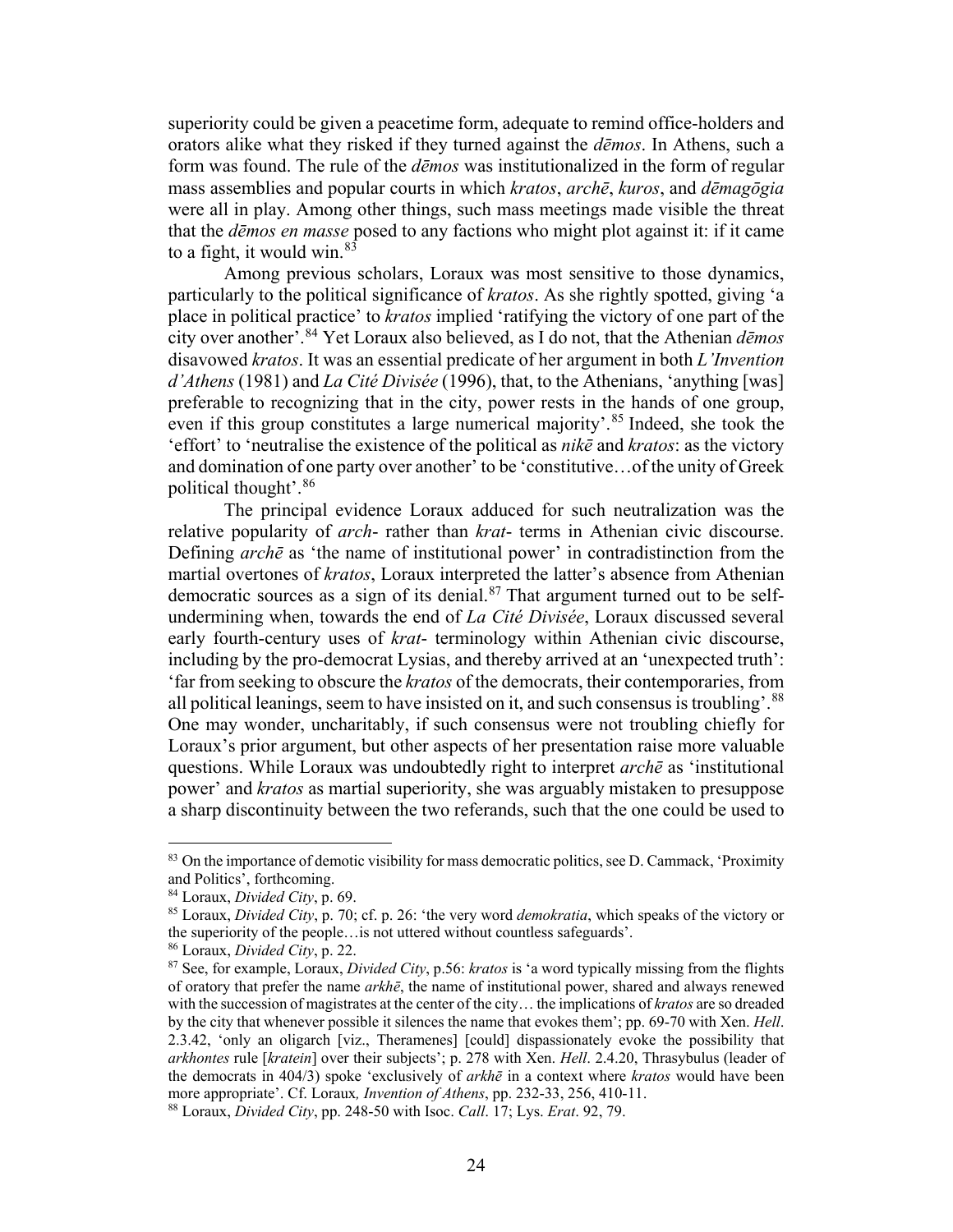'mask' the other. An affinity between *arch*- and *krat*- is suggested not only by *arche*'s usage 'empire', in which *kratos* was definitely implicated, but also by Athens' internal history: office-based rule was perfectly compatible with force, as Peisistratus and the Four Hundred, among others, revealed. *Arch*- is better understood not so much as a gloss on power to rival *krat-* but rather as one aspect of it—*viz*., *de facto* magistracy or governance—to which another aspect—viz., *kratos*, or the power to prevail militarily, whether inferred or evident—could quite easily be allied.

Loraux also missed the significance of *kur*- as the master sign of fourthcentury civic discourse. Insofar as *krat*- was relatively absent from the sources, it was because (as Lane, too, has argued) demotic superiority had been recast as *kuros*—stable, legitimate political authority. Demosthenes, looking back at the subordinate status of fifth-century political leaders, used that terminology appropriately to support the supremacy of the *dēmos* over its political elite:

Why did everything turn out beautifully then and now poorly? Because then the *dēmos*, having the courage to act and to fight, was itself master [*despotēs*] of the politicians and itself *kurios* over all benefits; the rest were satisfied to accept respect [*timē*], office [*archē*] and any reward at the *dēmos*'s hand (Dem. 3.30).

Elsewhere, in another context frequently on Loraux's mind, *kur*- is the sign of the predominance of the winning side in a vote of the assembly. Specifically, it signalled the willing acceptance of the losers not only to abide by the result but to advance it as their own. Drawing attention to 'the most admirable' of all Spartan practices, Demosthenes remarked:

For they say, men of Athens, that among them each man airs any opinion he may have until the question is put, but when the decision has been ratified [*epikurōthē*], they all praise it and work together [*sumprattein*], even those who spoke against it [*anteipontas*] (Dem. *Ex*. 35.2, after DeWitt).

Exactly as Loraux spotted, giving 'a place in political practice' to *kratos* implied 'ratifying the victory of one part of the city over another'. What she missed was the language of that ratification: not *arch*-, but *kur*—the indicator not of forced compliance but of the legitmacy of the outcome of prevailing power, in the eyes of winners and losers alike.

To conclude: martial superiority, magistracy, legitimate authority, and leadership were each vital elements of Athenian *dēmokratia*. Indeed, *dēmokratia* may be understood as a certain configuration of those elements. The supreme authority of the Athenian *dēmos*, manifested in decrees, laws, and judicial verdicts that were widely accepted as legitimate, was underpinned by its capacity to prevail in combat. Meanwhile, magistracy and leadership were performed by individual male citizens, whose spheres of action were delimited by the assembly and popular courts via the body of laws that they authorized and upheld.